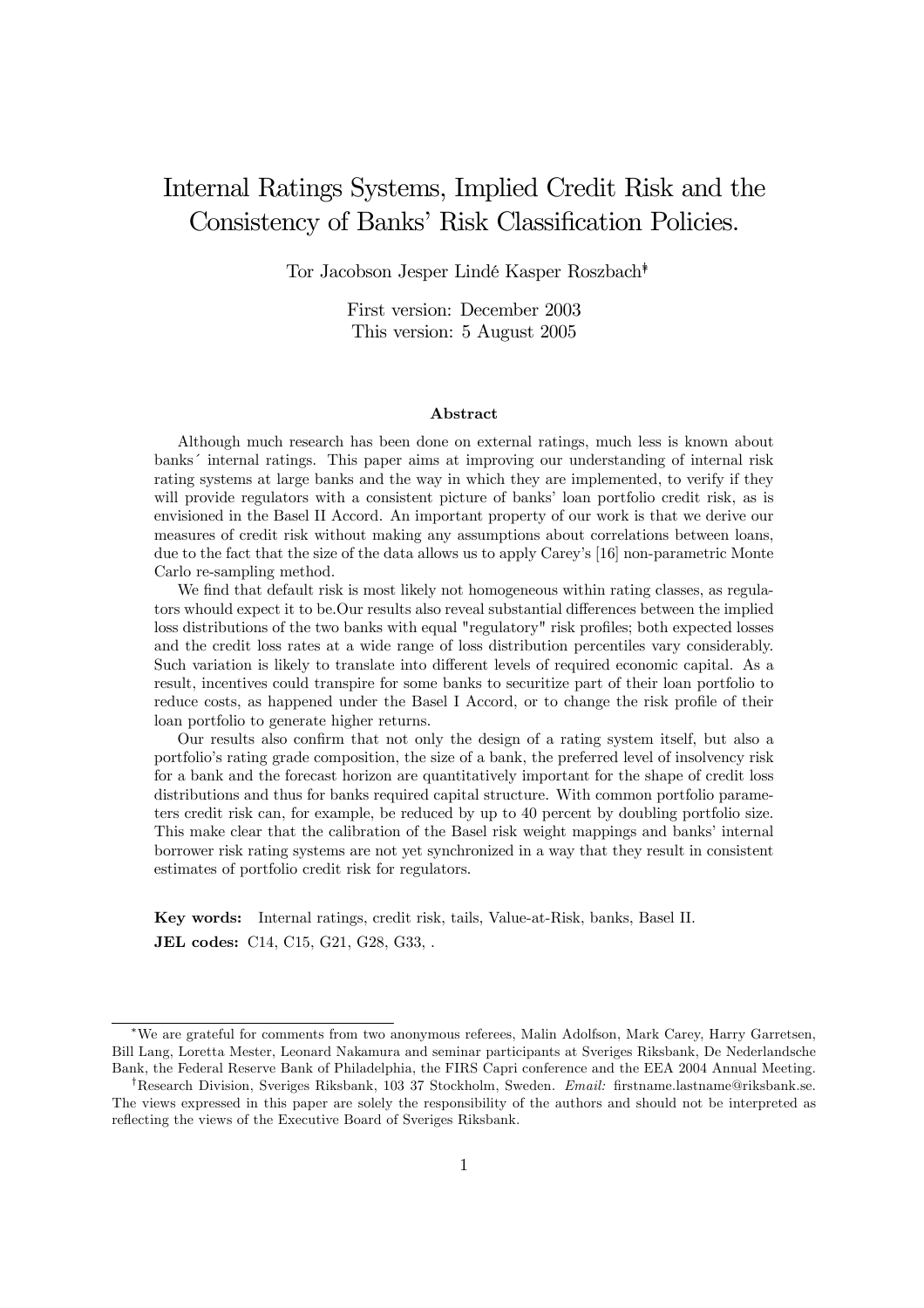### 1 Introduction

Although non-financial corporate debt (bond issues and privately issued debt) has become more common in the past 10-20 years, bank loans are still the prime source of business finance, especially for small and medium size enterprises (SME's). As a consequence, banks' ex-ante assessment of the riskiness of loan applicants and their resulting decision to grant credit or not, or to provide credit only at some risk-adjusted interest rate, is of great importance for businesses.

Bank regulators increasingly lean on the risk assessments made by banks: in the Basel Committee´s new capital adequacy rules, the so called Basel II Accord [11], internal risk ratings produced by banks have been given a prominent role. Unlike previous regulation, the rules of Basel II will make the size of the required buffer capital contingent on banks' appraisal of ex-ante individual borrower risk. It will be up to the banks to characterize the riskiness of the borrowers and loans in their portfolios by means of a relatively small number of risk categories or 'rating classes'.<sup>1</sup> Although the new supervisory rules will generate better incentives for banks to efficiently allocate resources with a socially acceptable level of risk, inconsistencies in ratings will also become a source of adverse selection and new business risk for banks.

Assessing borrower risk is generally considered one of the banking industry´s core activities. Economic theory explains banks' role as an intermediary by their supposedly superior ability to collect and assess information with respect to borrower risk. Research has been extensive in this area, since Diamond [23] formalized the concept of delegated monitors and Fama [26] put forth the hypothesis that banks were special relative to alternative lenders. Lummer and McConnell [38] and Mester, Nakamura and Renault [39], for example, describe the details of bank monitoring — based on bank access to borrowers' transaction accounts — that may make banks superior monitors of loans.

Banks' internal credit ratings summarize the risk properties of the bank loan portfolio and are used by banks to manage their risk. One usually thinks these ratings as monotonic transforms of the probability of default, although Loffler [37] and Altman and Rijken [8] have argued that credit ratings may have more complex functions. Internal ratings can also be considered to contain evidence of the private information that banks possess, and distinguishes them from public ratings of credit bureaus and bond rating agencies. These organizations also provide

<sup>&</sup>lt;sup>1</sup>Altman and Saunders [10] have criticized the Basel proposal extensively because of its implications. They found, among other things, that relying on traditional agency ratings may produce cyclically lagging rather than leading capital requirements and that the risk based bucketing proposal lacks a sufficient degree of granularity. Among other things, they advise to use a risk weighting system that more closely resembles the actual loss experience on loans. Criticism like this has spurred subsequent research by authors like Carling, Jacobson, Lindé and Roszbach [22], Dietsch and Petey [24], Estrella [25], Calem and LaCour-Little [14], and Hamerle, Liebig, and Rösch [30], who have made an effort to apply credit risk models to the ultimate goal of calculating capital requirements under a variety of alternative systems.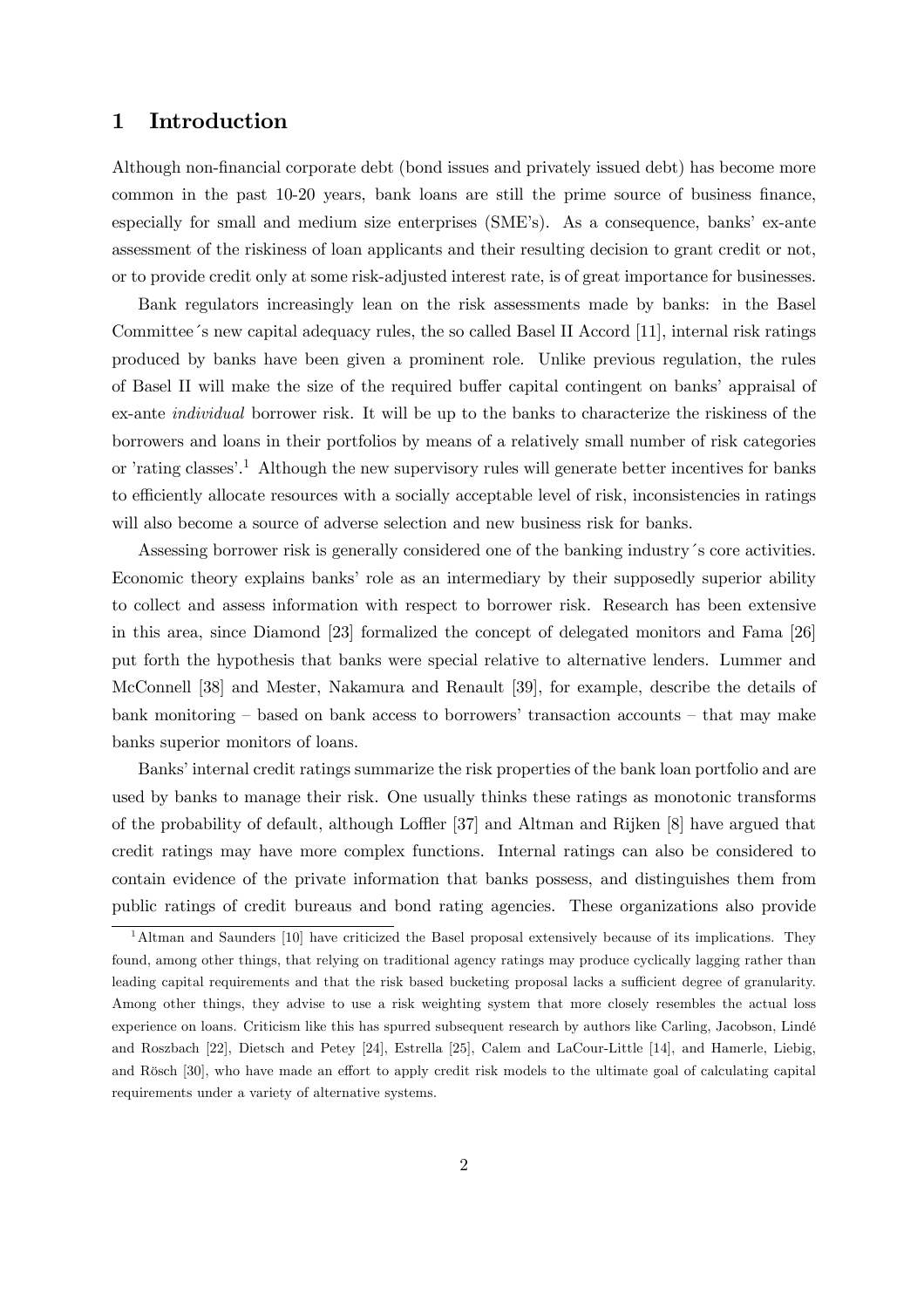credit ratings for businesses, but base them on public information that should be integrated into the internal ratings of banks.

However, despite their importance, still relatively little is known about the functioning and consistency of banks' internal ratings and the implied ex-ante risk in bank loan portfolios. The workings and effects of external ratings have been studied extensively. Altman [5] develops and calculates different measures of default for Standard & Poor's (S&P) rated bonds and studies [6] the determinants and implications of external rating changes. Moon and Stotsky [40] and Cantor and Packer [15] model the determinants of differences between Moody´s and S&P´s ratings and between Moody's/S&P's and third party external ratings for municipal and corporate bonds, while Poon [43] compares solicited and unsolicited ratings and finds that the latter are biased downwards. Nickell, Perraudin and Varotto [42] model Moody's rating class transition probabilities with a number of micro-variables and a business cycle index. Blume, Lim and Mackinlay [13] investigate what has been driving the decline in average credit rating for U.S. corporate bonds and conclude that the standards applied by external rating agencies became more stringent in the 1990s.

With respect to internal ratings and their implications for the ex-ante credit risk in bank loan portfolios, most research done so far has focused on examining the *general design* of banks' internal ratings systems and suggesting how specific design choices are likely to affect the eventual functioning of Basel II. Crouhy, Galai and Mark [21] suggest how a prototype internal rating system could be organized analogous to the systems used by Moody´s and S&P´s. Treacy and Carey [46] provide a broad and qualitative description of how ratings systems at large U.S. banks are constructed and present some descriptive statistics on, among other things, the distribution of loans over rating classes. Gordy [29] shows that ratings-based bucket models of credit can be reconciled with the general class of credit Value-at-Risk (VaR) models. From a simulated bank loan data set, Carey [17] concludes that the success of the internal ratings based (IRB) approach will depend on the extent to which it will take into account differences in assets and portfolio characteristics, such as granularity, risk properties and remaining maturities. Jacobson, Lindé and Roszbach [33] find that IRB parameters such as the target forecasting horizon, the method to estimate average probabilities of default (PD's) and banks´ business cycle sensitivity will also affect the way in which the IRB system can function. Carey and Hrycay [19] study the effect of internal risk rating systems on estimated portfolio credit risk and find that some of the commonly used methods to estimate average probabilities of default (PD's) by rating class are potentially subject to bias, instability and gaming. Carling, Jacobson, Lindé and Roszbach [22] study one bank's internal rating system, its risk properties, business cycle sensitiveness and workings under the proposed Basel rules.

About the actual functioning of internal rating systems and their influence on the measurement of the ex-ante riskiness of bank loan portfolios relatively little is still known. To our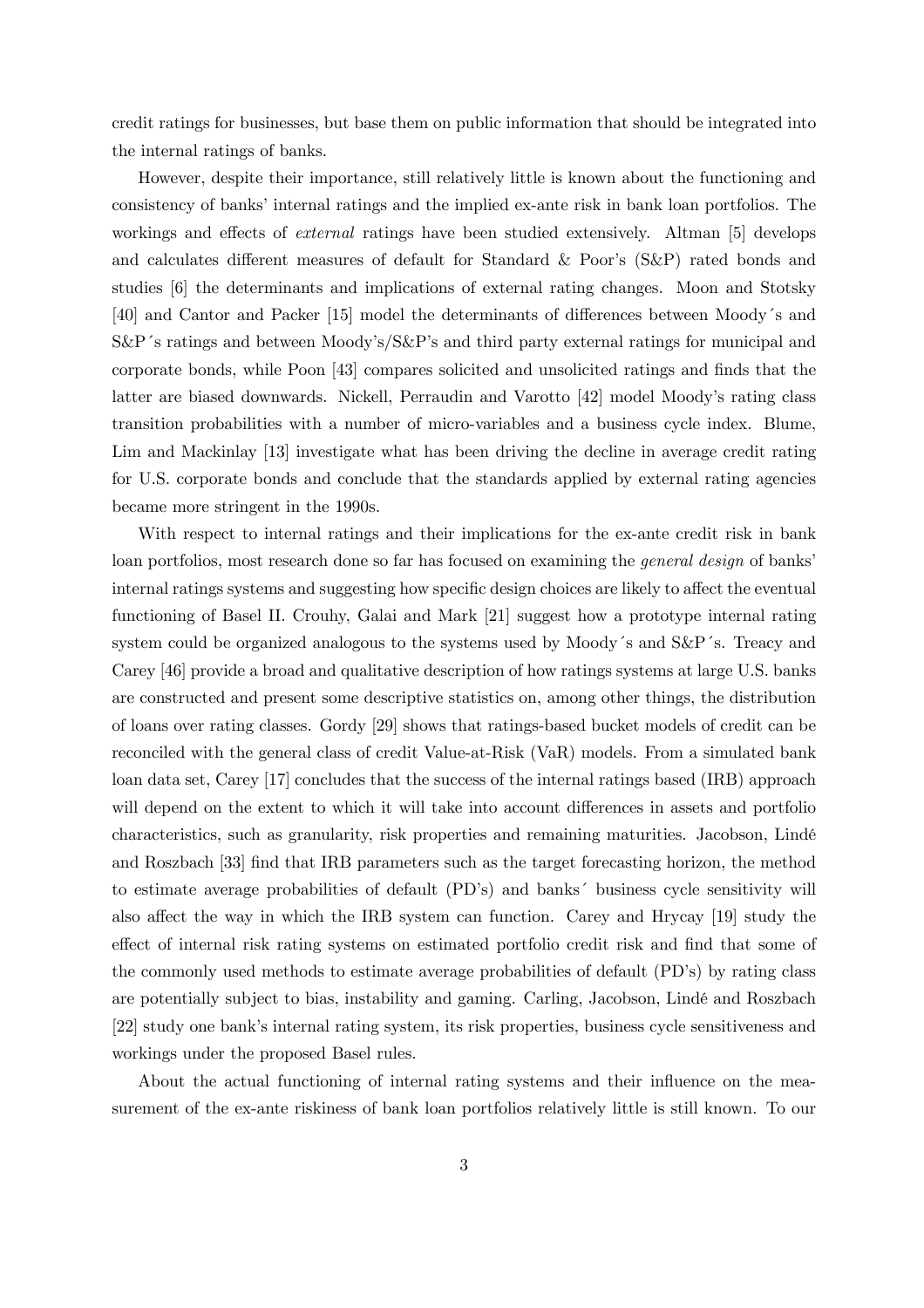knowledge, the only work until now that has compared risk rating systems between banks is Carey [18].<sup>2</sup> Carey studies the consistency of rating assignments in a sample from 20 U.S. banks loan portfolios and finds that firms are rated identically across banks in 45 percent of all cases; 95 percent is rated within two grades. He also shows that the implied capital allocations differ by less than a percentage point for half of the borrowers, but up to 10 percentage points at the 95th percentile. Unfortunately, Carey's data set is rather small and the information available on each borrower is limited. As a result, many important issues like the consequences that the formal organization and actual implementation of an internal rating system can have for a bank's portfolio credit loss distribution (i.e. its risk profile) could not be looked into. Other questions that remain be uninvestigated hitherto relate to the match between the economic and regulatory capital requirements, the sources of rating differences between banks and the sensitivity of credit loss distributions to both changes in the riskiness of lending policies (intrabank) and risk profiles (interbank) when risk is defined in terms of portfolio shares of internal rating grades.

This paper attempts to fill part of this gap by comparing the internal rating systems and implicit credit loss distributions for two Swedish banks'. For this purpose we use the loan performance data and corresponding internal ratings from their complete business loan portfolios over the period 1997Q1 - 2000Q1 to derive the implied portfolio loss distributions. By exploiting the considerable size of the dataset and applying Carey's [16] non-parametric Monte Carlo resampling method we can avoid imposing any unneccessary assumptions about the correlation structure between loans.<sup>3</sup> Another attractive feature of our approach is that we have access to a subsample of 2,880 firms (17,476 observations) that simultaneously held loans in both banks. This enables us to identify the risk profile of a portfolio that can be considered equally risky in both banks, despite the fact that the banks had rating systems with an unequal number of rating grades.<sup>4</sup>

The main purpose of this paper is to study if and to what extent credit loss distributions of banks, that are required by their regulator(s) to report about the riskiness of their loan portfolios in terms of a distribution of credit over internal rating classes, can vary despite the fact that they have equal regulatory "risk profiles" at first sight.<sup>5</sup> We find that default risk is most likely

 $2^2$ Carey also refers to a study done under the auspices of the Risk Management Association and published in the RMA Journal (2000) Vol.83 No.3, pp 54- 61, *EDF Estimation : A Test-Deck Exercise*. However, this study only reports differences in probabilities of default and no informattion on internal ratings or capital allocations. The Basel Committee's latest quantitative impact study, QIS3 [12], only contains information on capital requirements.

<sup>&</sup>lt;sup>3</sup>For the bank fewer but bigger loans in the portfolio we have approximately 180,000 observations, while the other bank provided us with just over 300,000 loan observations. During the sample period, the two banks accounted for approximately 40% of the Swedish business loan market.

<sup>&</sup>lt;sup>4</sup>Their default definition was identical though.

<sup>5</sup>Under the new Basel II regulatory framework, major international banks will implement internal rating systems. Regulatory capital will then be set by the regulator by applying a rating grade specific or loan specific risk weight function to all credit. Basel II also entitles regulators to approve the models by means of which banks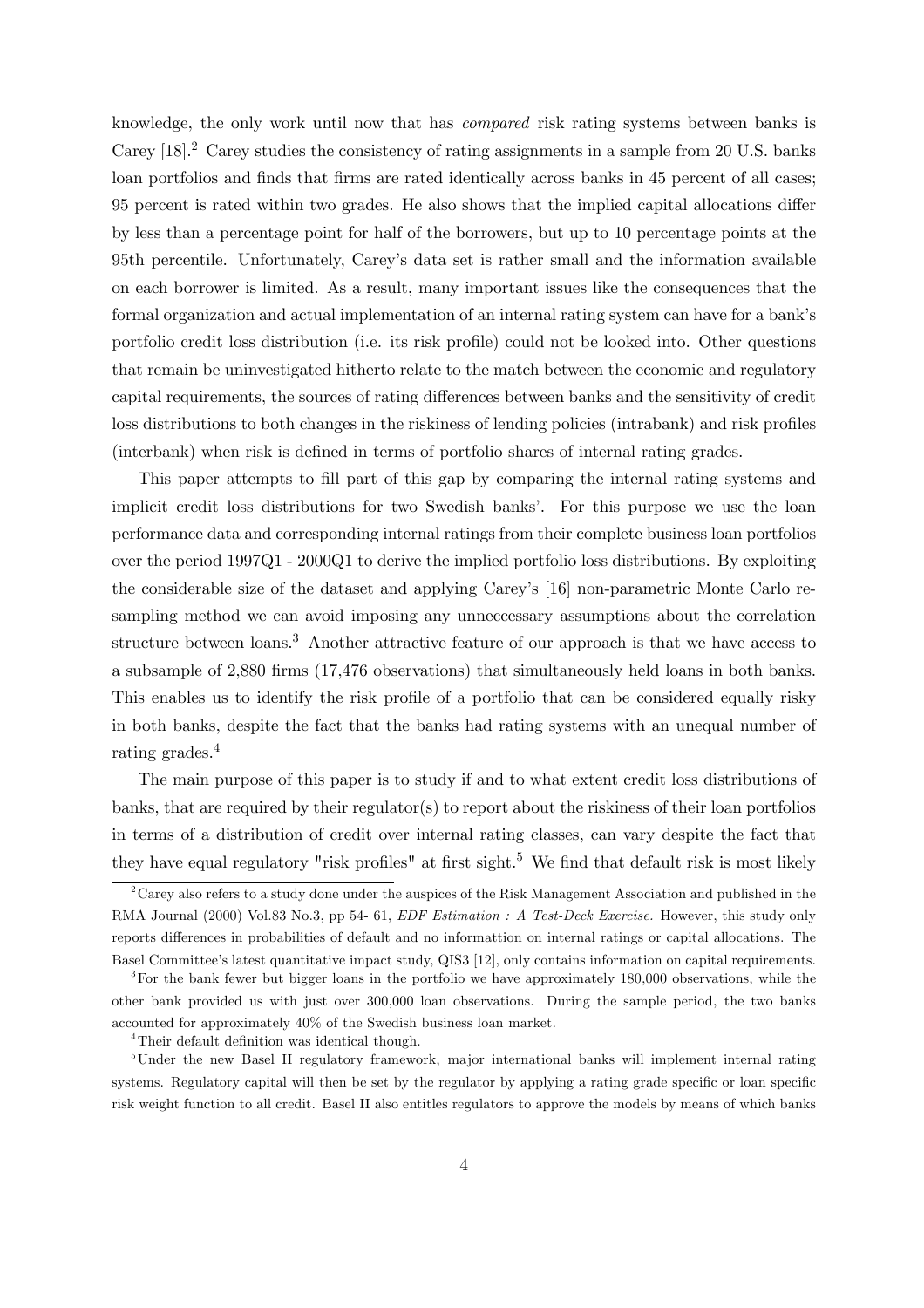not homogeneous within rating classes, as regulators would expect it to be. Our findings suggest that the banks in our dataset have not implemented internal borrower risk rating systems in such a way that they result in consistent estimates of portfolio credit losses. We reveal significant differences in the implied riskiness of a loan portfolio with an equal risk profiles between the two banks: both expected losses and the credit loss rates at a wide range of loss distribution percentiles vary considerably between banks. In normal banking practice, such variation would likely to translate into different levels of the required economic capital the banks will need to support their risk taking activities. If this wedge between the regulatory and economic cost of credit becomes sufficiently big, incentives could transpire for some banks to securitize part of their loan portfolio to reduce costs, as happened under the Basel I Accord. Another possibility is that banks will change the risk profile of their loan portfolio to generate higher returns. It also suggests that some elements of an internal rating system, such as the number of grades and the dispersion of credit over rating classes may constitute strategic choice parameters for a bank. Banks could thus adjust their rating systems to reduce regulatory costs. With common portfolio parameters credit risk can, for example, be reduced by up to 40 percent by doubling portfolio size.

The organization of the remainder of this paper is as follows. First, in Section 2, we begin with a characterization of the two banks' business loan portfolios. Section 3 describes and examine the banks' internal rating systems. Section 4 describes our methodology and presents our Monte-Carlo simulation results. Here we also display both banks´ IRB capital requirements. Section 5 concludes the paper.

### 2 Data

This section provides a detailed description of the data that we use in Sections 3 and 4. The primary sources of our data are two of the four major Swedish commercial banks. Both banks are general commercial banks, with a nationwide branch network serving both households and businesses; neither of them has any clear specialization profile within these groups. For bank A, the data set is a panel consisting of 338,118 observations, covering 13 quarters of data on all 39,521 Swedish aktiebolag firms that had one or several loans outstanding at the bank on the last day of at least one quarter between January 1, 1997, and March 31, 2000. For bank B we have 183,392 observations on 20,966 *aktiebolag* between January 1, 1997, and June 30, 2000. Aktiebolag are by approximation the Swedish equivalent of US corporations and UK limited businesses. Swedish law requires every aktiebolag to have at least SEK 100.000 (approximately US \$ 10,000) of equity, to be eligible for registration at the Swedish Patent and Registration Office (PRV). However, a large part of the sample consists of small enterprises: respectively 65%

estimate loss distributions and credit risk measures such as VaR.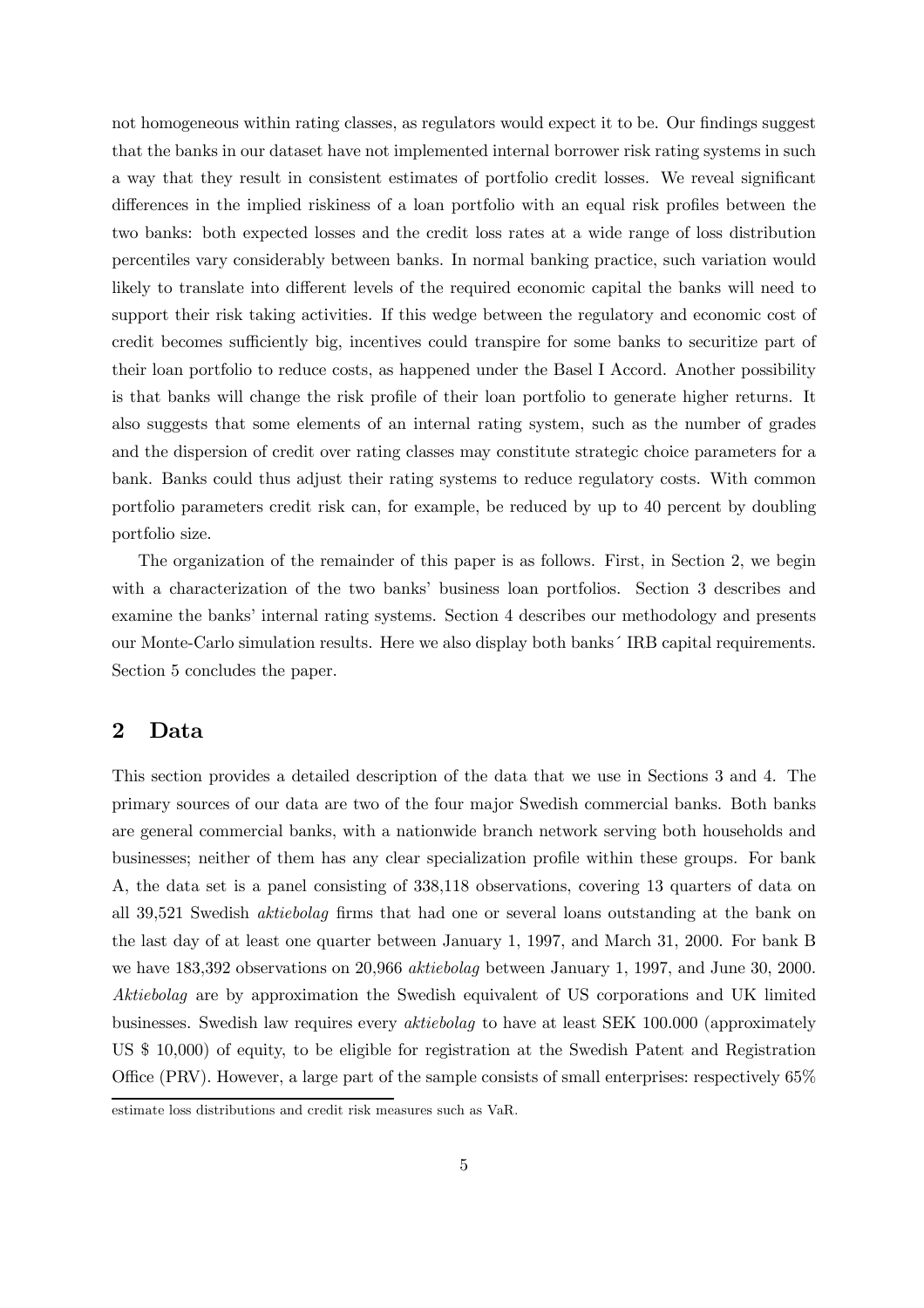and 53% of the banks' observations concern businesses with 5 or fewer employees. During the overlapping sample period, from January 1, 1997 until March 31, 2000, 2,880 of these businesses simultaneously have one or more loans in both banks for at least one quarter. This results in 17,476 'overlapping´ observations, making the average overlap duration just over six quarters.

Both banks have supplied a full history of internal credit related data for all debtors, including the unique, government provided, firm identification number, the internal risk rating, the risk rating of the firm by the main Swedish credit bureau (Upplysningscentralen), the credit type, the amount of credit granted per type, actual exposure, (an estimate of the available) payment status and a 5 digit industry code. We converted the various types of credit into three broader groups, also used by the banks for certain analytical purposes: short term (less than one year), medium term (between one and three years) and long term lending. Of all borrowers at bank A (B) 69 (71) percent have short term loans and 72 (68) percent have a long term or some other type of loan.<sup>6</sup> Having multiple loans is quite common too: about 30 percent of A's and B's borrowers have both a short term loan and at least one other loan. The average (in-sample) duration of a firm's presence in the bank portfolio is 8.6 (8.7) quarters. On average, bank A's and B's portfolio have a size of SEK 168.4 bn. and 143.7 bn. and contain 24,895 and 12,642 firms respectively; B thus typically grants its borrowers over 50% larger loans than A does: 11.37 mn. kronor on average compared with 6.76 mn. for A.

|           | No. employees |        | Granted credit (SEK) |        |        |            | Total sales (SEK mn.) |        |  |  |  |
|-----------|---------------|--------|----------------------|--------|--------|------------|-----------------------|--------|--|--|--|
|           | A             | B      |                      | А      | Β      |            | A                     | Β      |  |  |  |
| $\Omega$  | 11.07         | 14.32  | $0-50k$              | 13.65  | 2.37   | ${<}.5$    | 12.36                 | 8.10   |  |  |  |
| 1         | 16.72         | 9.38   | $50k - 100k$         | 13.27  | 2.24   | $.5-1$     | 11.00                 | 6.67   |  |  |  |
| $2 - 5$   | 37.67         | 29.79  | $100k - 250k$        | 19.85  | 6.53   | $1 - 2$    | 15.67                 | 10.56  |  |  |  |
| $6 - 25$  | 24.42         | 32.46  | $250k - 500k$        | 15.71  | 12.17  | $2 - 3$    | 9.52                  | 8.10   |  |  |  |
| $26 - 50$ | 4.27          | 6.65   | $0.5$ mn- $1$ mn     | 11.20  | 20.52  | $3-4$      | 6.36                  | 6.63   |  |  |  |
| 51-100    | 2.54          | 3.86   | $1mn-2,5mn$          | 10.76  | 23.80  | $4-5$      | 4.74                  | 5.43   |  |  |  |
| 101-250   | 1.83          | 2.26   | $2,5$ mn- $5$ mn     | 5.75   | 12.68  | $5 - 7.5$  | 8.08                  | 9.80   |  |  |  |
| 250-1000  | 1.07          | 0.90   | $5mn-10mn$           | 3.82   | 7.97   | $7.5 - 10$ | 4.83                  | 6.40   |  |  |  |
| >1000     | 0.41          | 0.38   | $10mn-1bn$           | 5.91   | 11.59  | $10-25$    | 12.04                 | 17.17  |  |  |  |
|           | 100.00        | 100.00 | $1bn-$               | 0.08   | 0.13   | $25 - 50$  | 5.63                  | 8.12   |  |  |  |
|           |               |        |                      | 100.00 | 100.00 | 50-100     | 3.76                  | 5.57   |  |  |  |
|           |               |        |                      |        |        | 100-250    | 2.97                  | 4.44   |  |  |  |
|           |               |        |                      |        |        | 250-1000   | 2.07                  | 2.12   |  |  |  |
|           |               |        |                      |        |        | >1000      | 0.97                  | 0.89   |  |  |  |
|           |               |        |                      |        |        |            | 100.00                | 100.00 |  |  |  |

Table 1: Profile of firms in bank loan portfolios: debtors split up according to employee number, credit line size and total sales (in percentage shares),  $N_A=323,671, N_B=176,985.$ 

 $6$ Due to different ways of categorizing loans (according to duration and type) we cannot make detailed comparisons of subsets of the loan portfolios between the banks.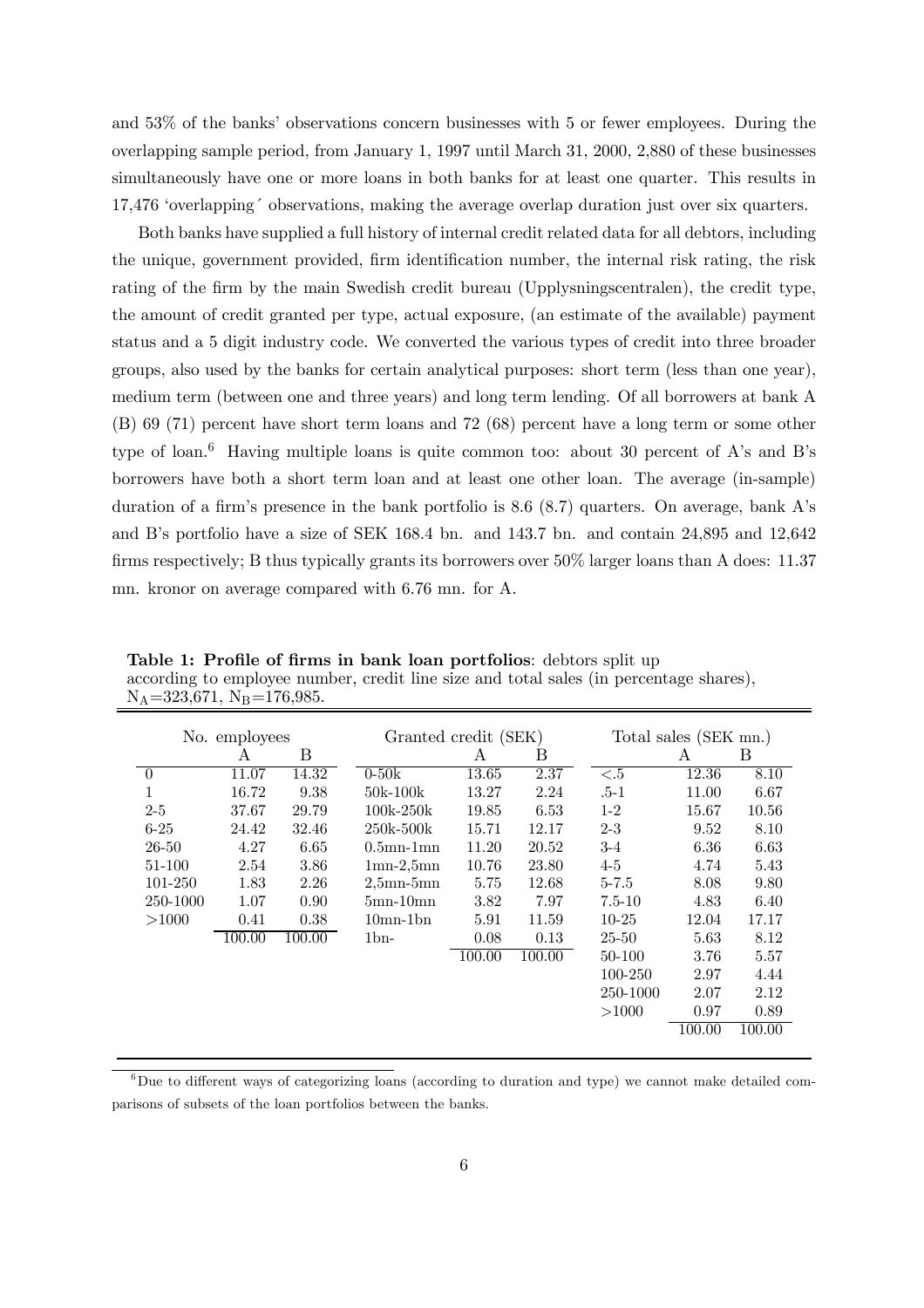Table 1 offers some perspective on the banks' borrowers: to a great extent both grant loans to small and medium sized enterprises. Of all firms, 65 percent at A and 55 percent at B have 5 or fewer employees; A is somewhat better represented among businesses with 1-5 employees.7 Only 6-7 percent of all firms at both A and B have more than 25 employees. The third column of Table 1 shows that A is slightly more specialized in small businesses: approximately 40 percent of its firms have sales under SEK 2 mn. and 25 percent even stay below SEK 1 mn., compared to 25 and 15 percent at B. Obviously, B has a larger presence among firms with higher sales; close to 40 percent have revenues over SEK 10 mn. whereas only 25 percent at A do so.

Table 1 also reveals that not only the average but also the median size of credit lines varies between banks, implying that differences not only occur at the tails of the distribution. In bank A the median credit line has a size between SEK 250k and SEK 500k, quite a bit below its average of SEK 6.76 mn., while bank B has a median credit facility between SEK 1 mn. and SEK 2.5 mn., somewhat closer to its average of SEK 11.37 mn. Although it is difficult to identify a single explanation, one can point out some differences. Bank A is strongly represented in the exposure segment up to SEK 1mn. Only about 25 percent of its credits exceed 1 mn. kronor, while over 45 percent of all loans are smaller than SEK 250,000. In bank B, on the other hand, more than 50 percent surpass SEK 1 mn. and only about 10 percent of all loans stay under than 250,000 kronor. About 12 percent of all bank B firms receive more than SEK 10 mn. compared with 6 percent in bank A. In general, B has a bigger share of its borrowers in industries with bigger credit lines, such as real estate, energy & water, and forestry & paper, and in addition lends more to some businesses than A does, for example in telecom and other services.

Figure 1 displays the average default rate and credit loss rate in the complete portfolios of both banks. Both default rates and loss rates reflect the percentage of all loans or credit originating in the specified quarter that default the quarter after. One can make at least three notable observations. First, default rates vary more and are on average somewhat higher in bank A than in bank B. Second, the loss rate is also higher in bank A, but only slightly. And third, loss rates are substantially lower than default rates. The latter phenomenon is a result of two effects. Firstly, both banks extend more credit to firms that have their loans rated in the grades that experience fewer defaults. The major part of all credit is therefore located in better rating grades, which reduces loss rates relative to default rates. Secondly, loans that default are typically substantially smaller than the average loan. The overall effect of these two things is that loss rates are approximately a factor five smaller than the default rates.<sup>8</sup>

 $^{7}$ Firms without any employees are either owner-run businesses or holding/finance units within a larger concern. Adding them to the category 1-5 employees may therefore blur the picture somewhat when we are interested in the banks' involvement in SME's.

<sup>8</sup>Observe that the default and loss rates displayed here deviate from the corresponding rates in the respective banks overlapping portfolios because of the specific profile of the subsample.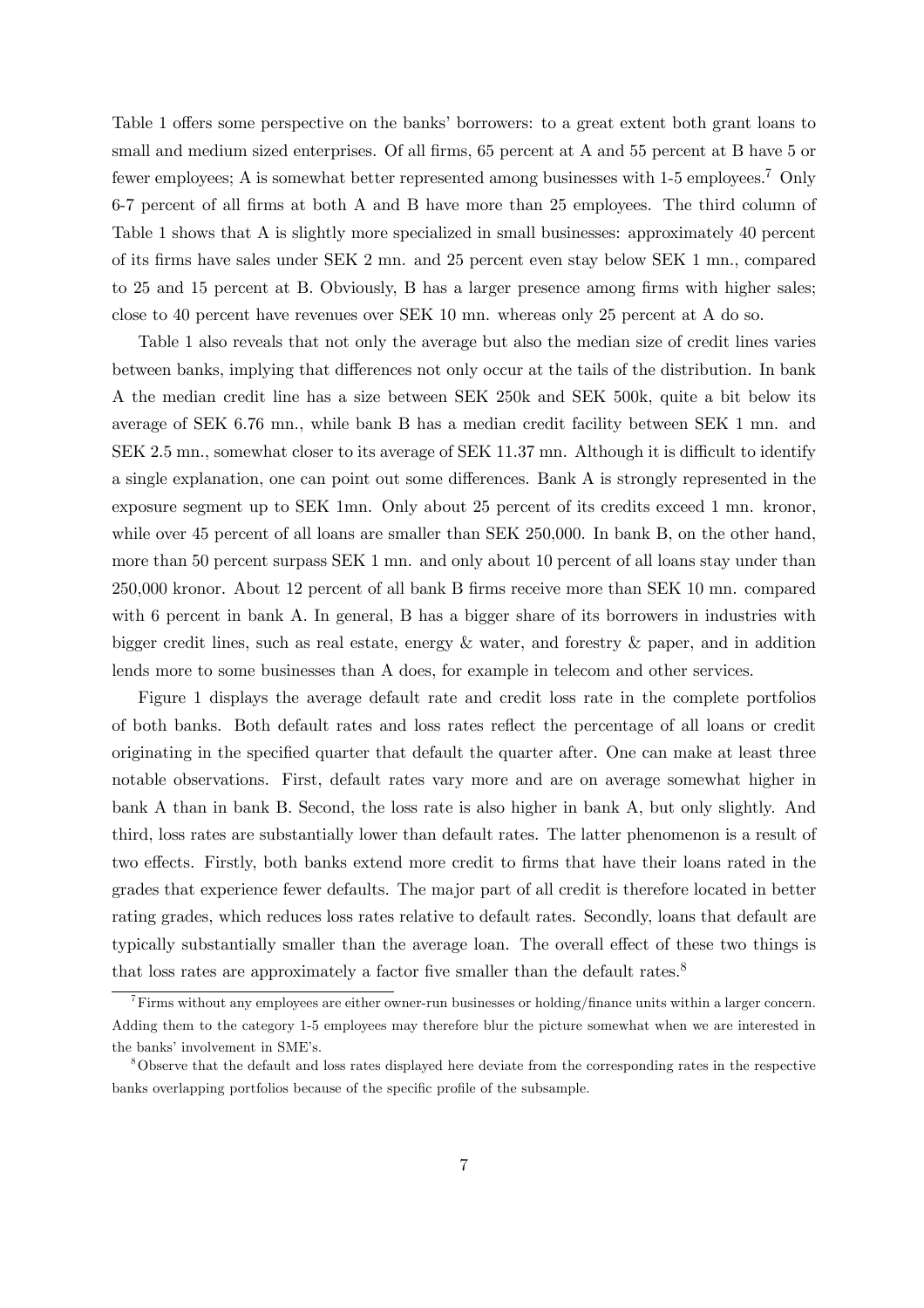

Figure 1: Average quarterly default rates and loss rates in full portfolios of banks A and B.

## 3 The internal rating systems

Both institutions use internal credit rating systems to rank their borrowers. They follow similar processes to generate the ratings and have comparable risk control mechanisms at their head offices. At least partially these resemblances were due to the fact that they actively exchanged knowledge about their credit risk modeling efforts and experiences during the sample period. For this reason, we will in our description of the ratings systems concentrate our attention to one of them, bank A, and refer to bank B only where we are aware of any differences.9 Bank A requires each business customer to be assigned to one of 15 credit rating classes, while B uses 7 classes. At A rating class 1 represents the highest credit quality and class 15 is used exclusively for defaulted firms, with the intermediate grades intended to imply a monotonically increasing risk profile. Bank B has the most creditworthy firms in rating class 1 and the defaults are collected in class 7.10 In both banks, the internal ratings are explicitly meant to reflect borrower default risk, not facility risk, nor the expected loss rate. They operate with quite similar default definitions implying that two conditions must be satisfied for a borrower to be assigned to the default category. First, payments on the principal or interest must be at least 60 days overdue.

 $98R<sup>9</sup>$ Bank A provided us with more detailed information about the internal rating grades' description.

 $10$ The original system of bank B had the best borrowers in class 7 and the defaults in 1. For the sake of consistency and simplicity, we transformed these ratings so that both banks have the best loans in grade 1, with creditworthiness falling as the rating class increases.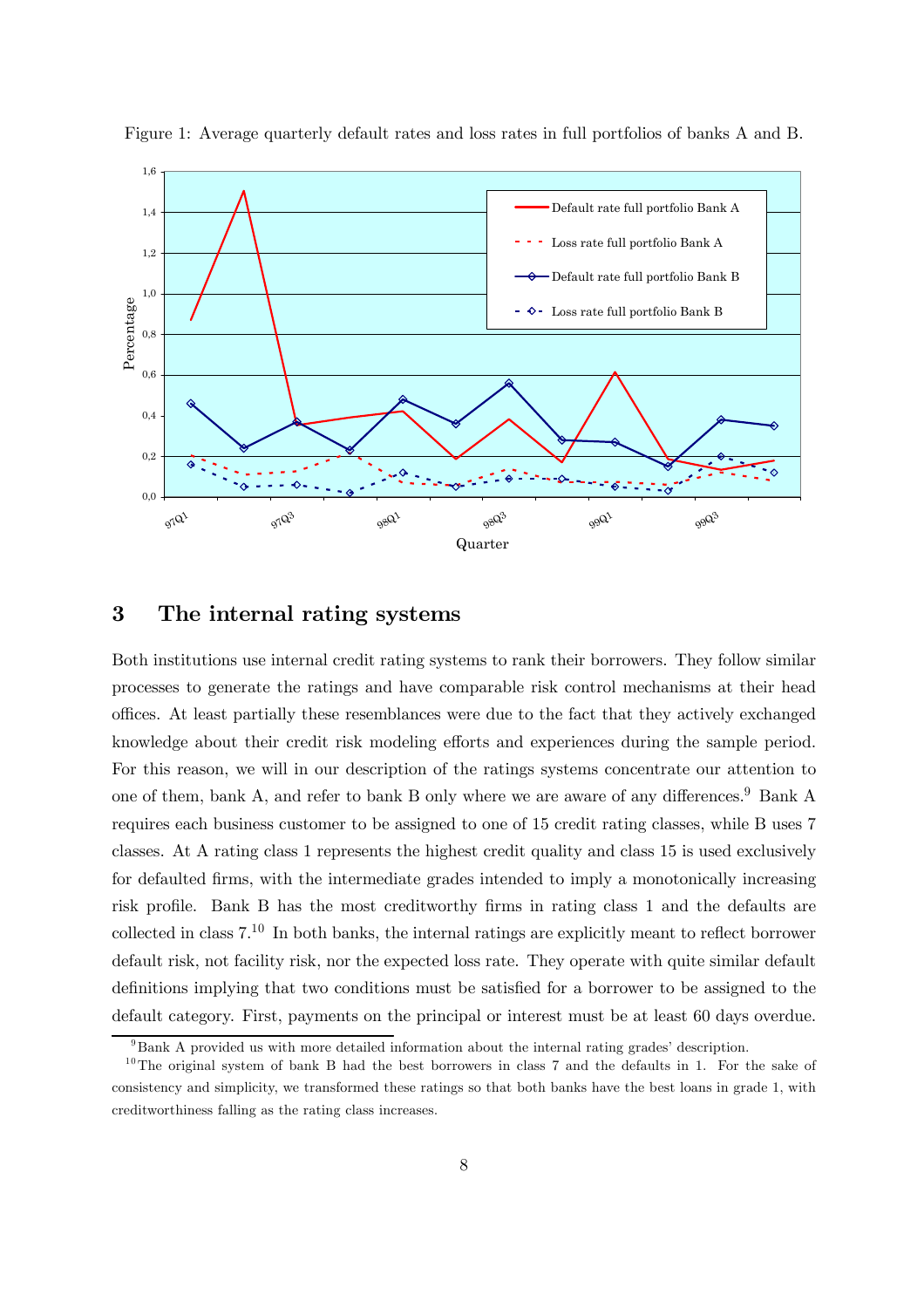Secondly, a bank official needs to make a judgement and conclude that any such payment is unlikely to occur in the future.<sup>11</sup> A comparison with data from the leading Swedish credit bureau Upplysningscentralen AB (not reported here), shows that ratings A15 and B7 are both highly correlated with (the officially registered) bankruptcy. In general, a rating class default event occurs one or more quarters earlier than a bankruptcy default event. This is most likely due to the length of legal procedures that have to be completed before bankruptcy is officially invoked. In the remainder of this paper, when talking about a default, we will refer to the above definition by the banks: a borrower that is assigned to rating class 15 in bank A or class 7 in B.

Internal ratings at both banks are the outcomes of a judgmental process that, depending on the type of firm (quoted or not) and the size of the exposure, was supported by quantitative tools. Typically, a loan officer manually entered a firm's annual report information and - if there was any - its credit history at the bank into a simple decision tree, which then produced an internal rating as outcome. For small business clients this rating was then compared with the credit rating from the credit bureau (UC). The latter sells firm risk ratings that reflect its estimate of bankruptcy risk over the next 8 quarters. The UC rating is calculated with a logistic regression model that uses information available from the tax authorities, PRV and payment remarks that are reported to UC by the banks and other organizations, such as the tax authorities, as inputs.12 . For the biggest clients (with exposures over approximately SEK 10 mn) even scores from other models, like Altman's [1] Z-score model, the Zeta model of Altman, Haldeman and Narayanan [7] or the KMV model.<sup>13</sup>. If the internal rating deviated too much, then the manager in charge of this particular loan proposal would enter a discussion with the loan officer about the merits of the client and the reasons why the internal rating deviated so much from other default risk measures. What constituted a substantial deviation was an imprecise qualification, to be interpreted at the discretion of the manager in charge for the particular loan size. Internal ratings were thus always the outcome of a judgmental process in a credit committee, the exact composition of which depended on the size of the loan to be granted (or the existing exposure).

Credit ratings had to be updated at least once every 12 months or whenever a change in the bank's commitment was to take place. This policy was enforced by letting the risk control department at the head office run its own models, usually once a year around August (so that the latest annual report data was available), for all borrowers in the whole loan portfolio. They used credit bureau data to estimate their models and as input to make default risk predictions. The ratings they obtained were then compared with the ratings produced by the loan officers (or the responsible credit committee if there was a large deviation from the credit bureau rating at the time when the rating was created). If they differed much or the rating had not been updated

 $11$ This definition does not coincide with the 90 days default definition in Basel II.

 $12$  For details and an evaluation of their model based approach, see Jacobson and Lindé [32].

 $13$ See www.moodyskmv.com/products/default.html for a description of the KMV model.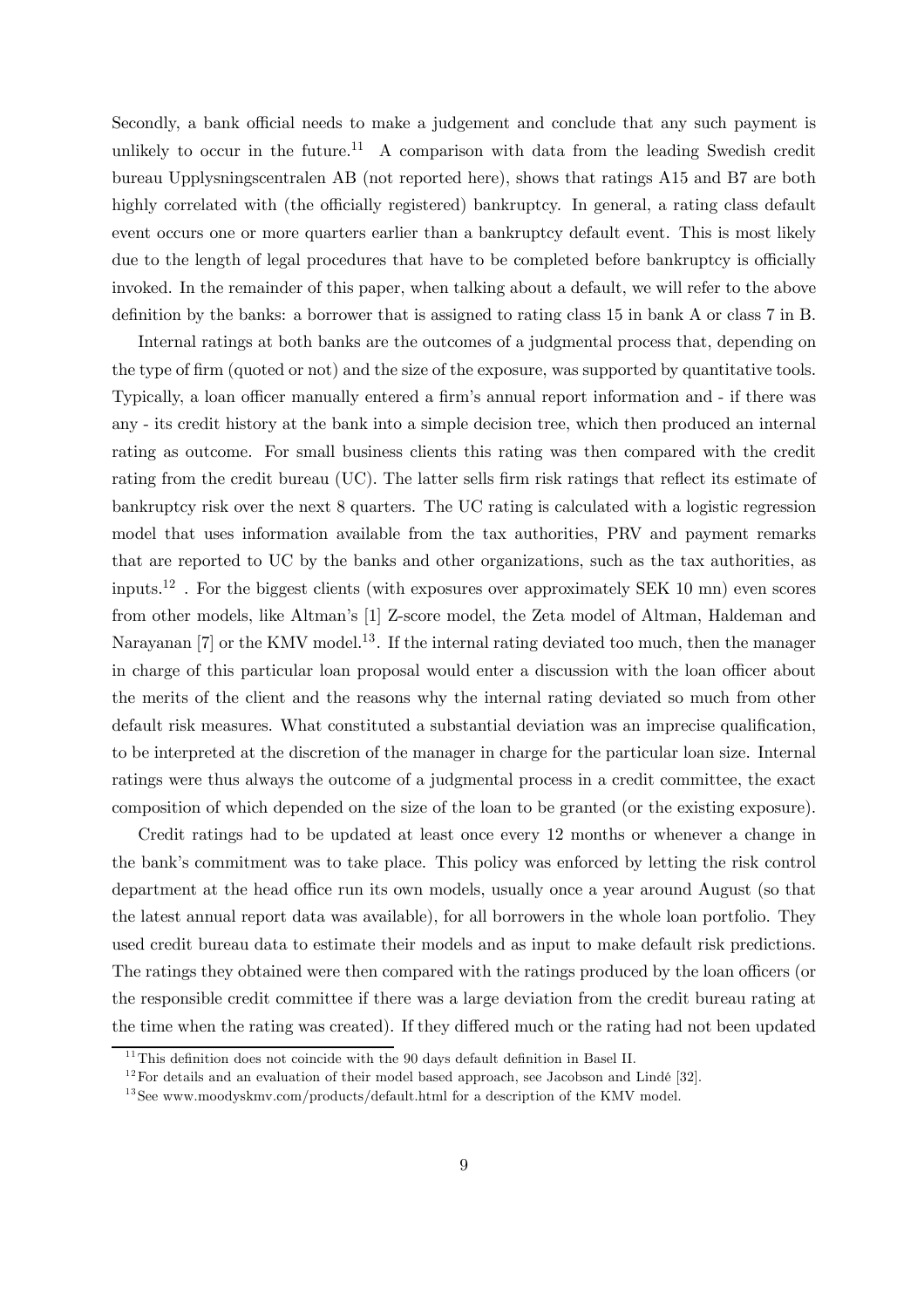

Figure 2: Distribution of debtors over risk classes in the complete portfolios of banks A and B.

during the past 12 months, the responsible loan officer was notified and asked to explain what was going on, and potentially requested to update the rating.

Bank A maps these probabilities of default into a rating class scheme such that the classes should mimic the ratings of Moody's and Standard & Poor's. The qualitative criteria are summarized in a borrower rating classification handbook. The handbook provides so called verbal definitions (descriptions) of the properties of firms in a given rating class along a number of dimensions. The banks strive for assigning "through the cycle" ratings, but have also mentioned that they realize that some "surfing" through the cycle is unavoidable. Figure 2 shows how the borrowers in the complete portfolios were distributed over all rating grades. A number of characteristics are worth mentioning. First, both banks allocate a large share of debtors to one risk class. Over the sample period, bank A has between 20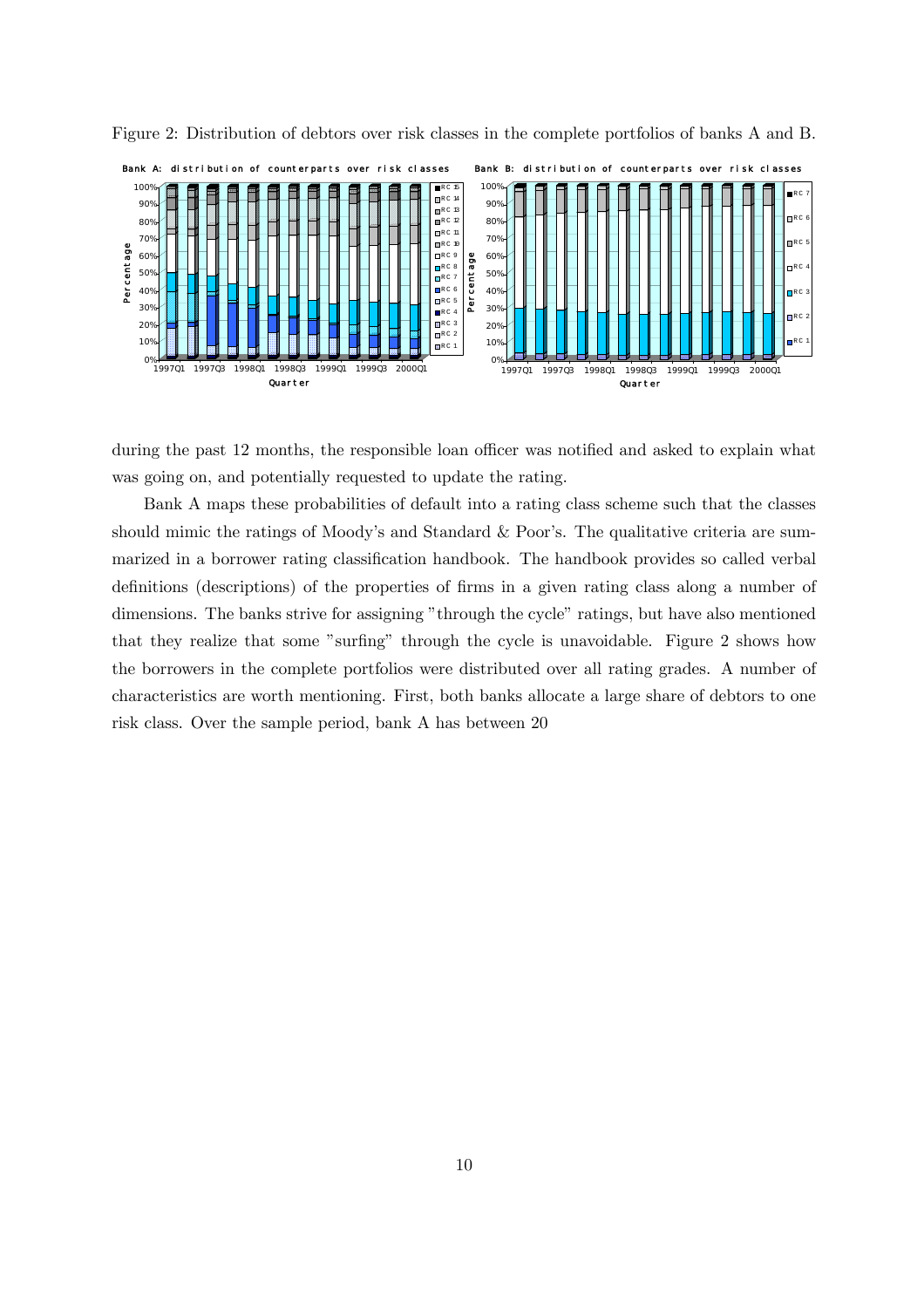### Table 2: Corresponding internal rating in banks A and B.

|                  |              |                |       | B<br>B a n k   |       |       |       |              |
|------------------|--------------|----------------|-------|----------------|-------|-------|-------|--------------|
| Bank A           | $\mathbf{1}$ | $\overline{2}$ | 3     | $\overline{4}$ | 5     | 6     | 7     | Obs.         |
| $\mathbf{1}$     | 3.90         | 61.04          | 29.87 | 5.19           |       |       |       | 77           |
| $\sqrt{2}$       | 0.62         | 42.77          | 40.00 | 16.62          |       |       |       | 325          |
| 3                | 1.63         | 40.11          | 33.39 | 19.96          | 4.90  |       |       | 551          |
| $\overline{4}$   | 1.37         | 42.27          | 39.75 | 13.52          | 3.09  |       |       | 873          |
| $\bf 5$          |              | 6.01           | 42.28 | 43.95          | 7.53  | 0.15  | 0.08  | 1315         |
| $\,6$            | 0.20         | 12.80          | 57.03 | 26.66          | 2.96  | 0.35  |       | 1992         |
| $\overline{7}$   |              | 23.31          | 50.92 | 23.68          | 1.47  | 0.61  |       | 815          |
| 8                |              | 1.11           | 21.65 | 67.18          | 8.83  | 1.00  | 0.22  | 1801         |
| $\boldsymbol{9}$ | 0.02         | 3.19           | 32.76 | 56.56          | 6.70  | 0.50  | 0.26  | 5387         |
| 10               |              | 5.04           | 53.78 | 37.43          | 3.50  | 0.25  |       | 1627         |
| 11               |              | 2.50           | 15.27 | 64.13          | 17.08 | 0.85  | 0.17  | 1762         |
| 12               |              | 0.66           | 11.44 | 59.20          | 18.57 | 5.97  | 4.15  | 603          |
| 13               |              |                | 1.48  | 54.07          | 37.41 | 5.56  | 1.48  | 270          |
| 14               |              |                | 2.40  | 20.36          | 50.90 | 20.36 | 5.99  | 167          |
| 15               |              |                | 5.45  | 34.55          | 36.36 | 1.82  | 21.82 | 110<br>17675 |

Table shows, for each rating class, how counterparts in bank A are simultaneously rated in bank B. The distribution over rating class is expressed in percent. Rows sum to 100 percent.

and 40 percent of all firms in class 9, while bank B has 50-60 percent in rating class 4. To a large extent, this phenomenon reflects the fact that new loans generally enter the system in these two classes. Given the inertia in internal ratings, this automatically creates a concentration in the "entrance" class. At any point in time, bank A has between 95 and 99 percent of all firms in 9 out of its 15 risk classes. Similarly B has about the same share in only 3 rating classes. In bank A, the relative importance of each class within this group of nine varies quite a bit. Grades 5 and 7, for example, almost disappear for a couple of quarters, due to a massive transition into rating class 6. Over time, risk classes 8-12 are gaining ground at the expense of ratings 1-7: the share of the latter in the total portfolio falls from close to 50 percent at the start of the sample period to approximately 30 percent at the end. The main source of this shift lies in the (relative) migration of borrowers from the more creditworthy rating class 5 into 6 and 7 and from 7 into 8 and 9. Also, borrowers move out from the three riskiest categories, 13-15, to safer grades. In bank B, the pattern is simpler and clearer, due to the smaller number of classes: the share of ratings 5 and 6 drops over the sample period, while that of class 4 rises from 50 percent to 60 percent. At the same time, however, the share of rating grade 3 also falls somewhat. The aggregated effect of these composition changes on the riskiness of the portfolios is, however, difficult to determine without a scheme to weigh the loans in each rating class.<sup>14</sup>

 $14$ Carling et al. [22] do evaluate the effect of borrower migrations on aggregate risk, by calculating VaR with a credit risk model.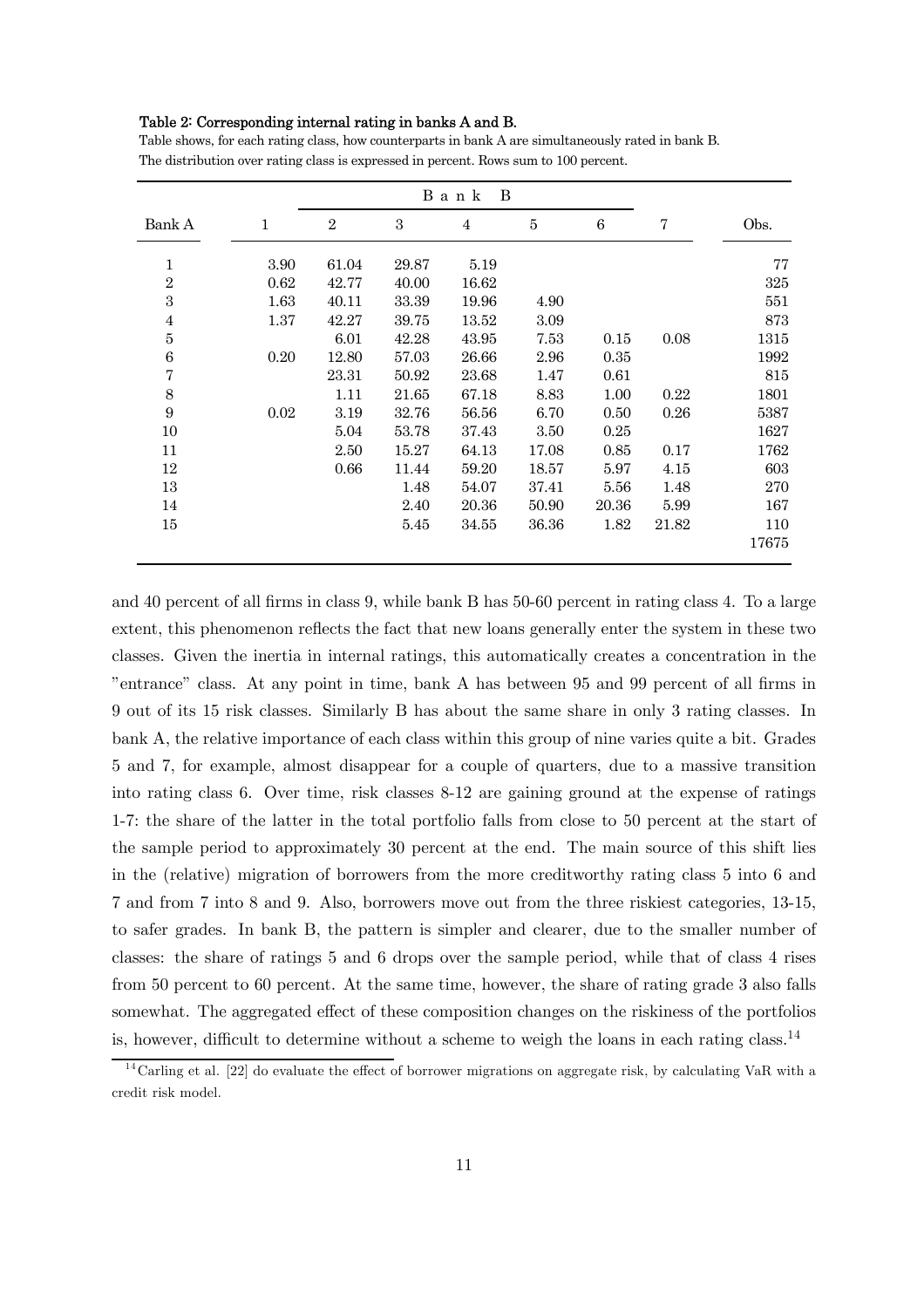### Table 3: Corresponding internal rating in banks B and A.

|                  |              |            |       | B a n k<br>B   |                |                 |       |       |
|------------------|--------------|------------|-------|----------------|----------------|-----------------|-------|-------|
| Bank A           | $\mathbf{1}$ | $\sqrt{2}$ | 3     | $\overline{4}$ | $\overline{5}$ | $6\phantom{1}6$ | 7     | Obs.  |
| $\mathbf{1}$     | 9.68         | 2.90       | 0.37  | 0.05           |                |                 |       |       |
| $\sqrt{2}$       | 6.45         | 8.57       | 2.11  | 0.66           |                |                 |       |       |
| $\,3\,$          | 29.03        | 13.63      | 2.98  | 1.35           | 1.88           |                 |       |       |
| $\,4\,$          | 38.71        | 22.75      | 5.62  | 1.45           | 1.88           |                 |       |       |
| $\bf 5$          |              | 4.87       | 9.01  | 7.08           | 6.88           | 1.21            | 1.18  |       |
| $\,6\,$          | 12.90        | 15.72      | 18.40 | 6.51           | 4.10           | 4.24            |       |       |
| 7                |              | 11.71      | 6.72  | 2.37           | 0.83           | 3.03            |       |       |
| $8\,$            |              | 1.23       | 6.32  | 14.83          | 11.04          | 10.91           | 4.71  |       |
| $\boldsymbol{9}$ | 3.23         | 10.60      | 28.59 | 37.35          | 25.07          | 16.36           | 16.47 |       |
| 10               |              | 5.06       | 14.17 | 7.46           | 3.96           | 2.42            |       |       |
| 11               |              | 2.71       | 4.36  | 13.85          | 20.90          | 9.09            | 3.53  |       |
| 12               |              | 0.25       | 1.12  | 4.38           | 7.78           | 21.82           | 29.41 |       |
| 13               |              |            | 0.06  | 1.79           | 7.01           | 9.09            | 4.71  |       |
| 14               |              |            | 0.06  | 0.42           | 5.90           | 20.61           | 11.76 |       |
| 15               |              |            | 0.10  | 0.47           | 2.78           | 1.21            | 28.24 |       |
| Obs.             | 31           | 1622       | 6173  | 8159           | 1440           | 165             | 85    | 17675 |

Table shows, for each rating class, how counterparts in bank B are simultaneously rated in bank A. The distribution over rating class is expressed in percent. Columns sum to 100 percent.

To be able to make a closer comparison of the two rating systems, we have taken the subset of overlapping firms and mapped the ratings of all firms in one bank into those of the other, as displayed in Tables 2 and 3. Given the amount of idiosyncratic noise normally found in panel data and the additional fact that the banks have different numbers of rating classes, we should not expect perfectly correlated ratings. A closer look reveals the that a substantial part of the overlapping firms are rated ratings quite differently by the two banks. Most interestingly, only 21.8 percent of the firms that were in default at bank A simultaneously defaulted at B. This need not necessarily suggest that the two banks operate with differing default definitions; it is perfectly conceivable that a given firm may perform with one bank and simultaneously nonperform with the other. Four out of ten defaults in A actually have a grade 3 or 4 at B. Of bank B's defaults, only 28,2 percent was rated correspondingly at A. Most of them are, however, rated between 11 and 15 by A. Some additional anomalies appear to exist. For example, bank B has only about 1 percent of all borrowers in grades 1 and 6, implying that its already limited possibilities to differentiate are further restricted. We also see that not all of the best rated borrowers in bank A are classified as 1 or even 2 in bank B, despite the fact that one would expect the safest grade in A to be contained in a much smaller interval of default probabilities than in B, given the larger number of rating grades. Even borrowers allotted to class 2 in bank A display this property in bank B.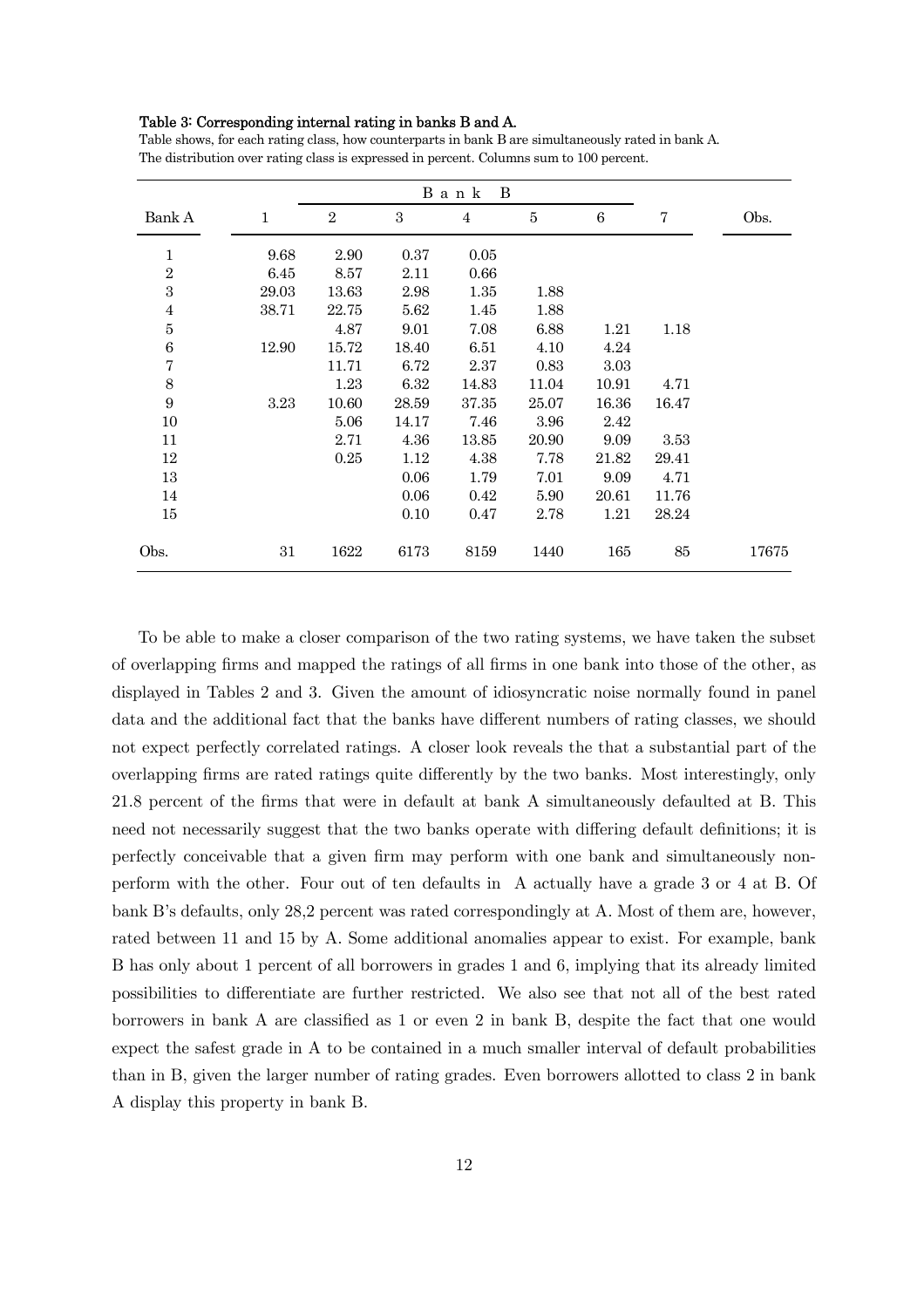

Figure 3: Spearman rank correlations between ratings of the banks and the credit bureau.

To get a more exact measure of the correlation between firms' rating in banks A and B, we calculated their Spearman rank correlation for each quarter of our sample period. In Figure 3 the unbroken dark grey line shows that the correlation between the ratings of A and B varies between .31 and .45, with a tendency to be higher at the end of the sample period. Unfortunately, the discrete nature of the ratings in combination with the particular distribution over the 7 and 15 rating grades tends to push down the size of the Spearman correlation.15 By assuming that the ratings of bank A are a reasonable measure of the relative riskiness of borrowers within each of bank B's rating classes, we can obtain another estimate of the correlation between ratings in A and B that compensates for the information that is lost when credit scores are aggregated into credit ratings.16 Because banks A and B rating systems have a different number of grades, the discreteness of ratings could potentially affect the estimates of the correlation between the A and B ratings one the one hand and the UC ratings on the other in different ways.17 Sorting

 $15$ To arrive at the above correlations, exposures with equal ratings were all given the same, average, rank value. As a result, the 50-60 percent of all observations with grade B4 all received the same rank value. When calculating the rank correlation with A's risk sorted ratings, this obviously increases the likelihood of "mismatches" as grade B4 spans all 15 ratings of bank A. Unfortunately, we have no information available from bank B that allows us to rank counterparts within its rating classes.

 $16$  Furthermore, within each rating class of B, we sort observations that have identical ratings in bank A according to their firm number.

 $17$ The credit bureau makes use of a rating scale with five grades to describe the likelihood of a firm going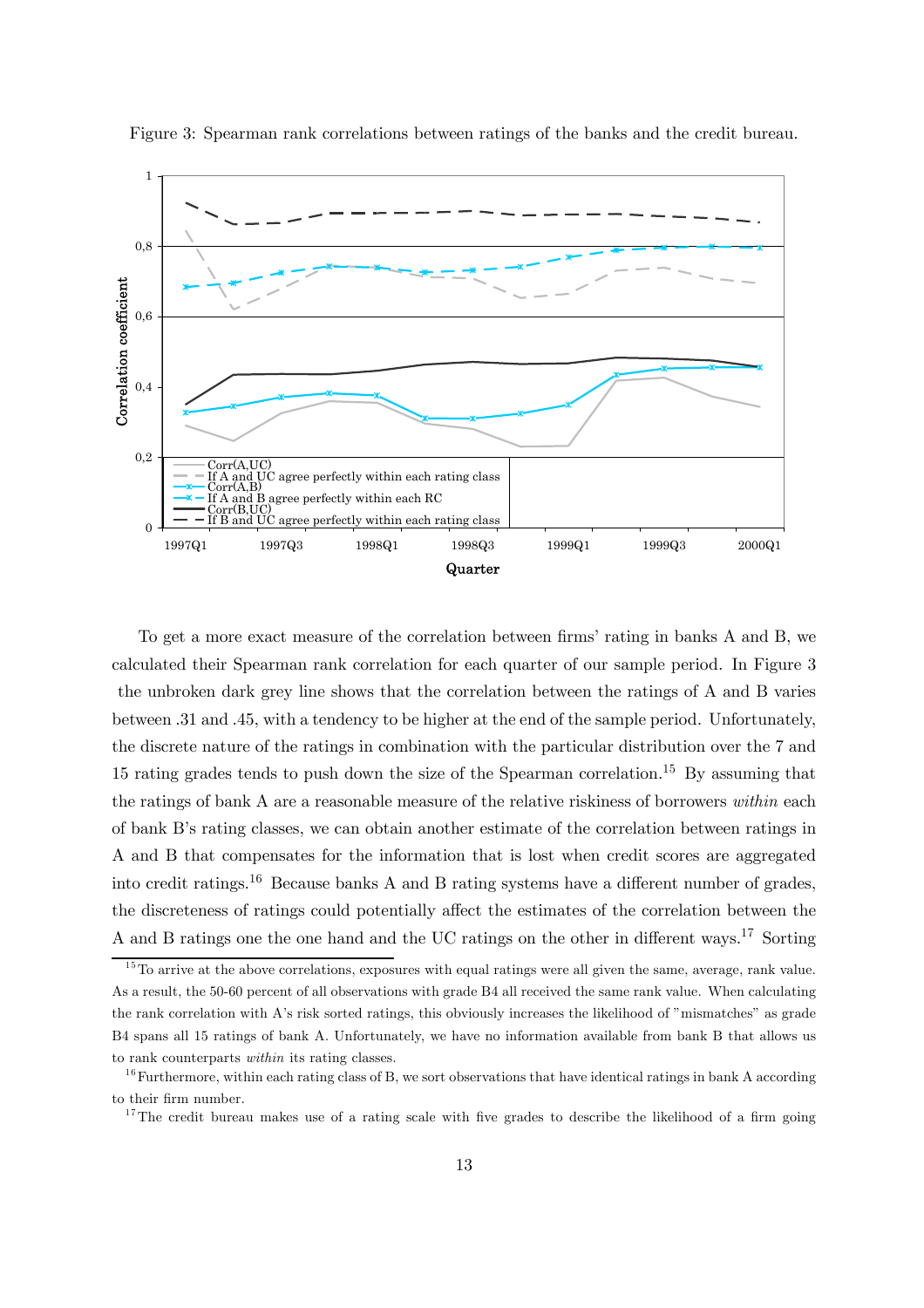exposures within one banks' rating classes according to the rating they have in the other bank, weakens this effect. However, both correlation measures provide us with the same picture, that bank B's ratings are more correlated with the ratings of UC than A's ratings are.

### Table 4: Ratings of defaulted counterparts in bank A prior to default

Distribution of defaulted counterparts over all rating classes for range of time periods prior to the default,  $S = 1, 2, \ldots$ , 12 quarters. The share of all defaults that was not yet in the bank's portfolio S quarters earlier is reported separately as "exits". Rating class shares thus represent the distribution of "already present" counterparts.

| Rating           |                  |                |                |      |                |                |                |                |      |      |        |                 |        |
|------------------|------------------|----------------|----------------|------|----------------|----------------|----------------|----------------|------|------|--------|-----------------|--------|
| Class            | $\scriptstyle T$ | T <sub>1</sub> | T <sub>2</sub> | T3   | T <sub>4</sub> | T <sub>5</sub> | T <sub>6</sub> | T <sub>7</sub> | T8   | T9   | $T-10$ | T <sub>11</sub> | $T-12$ |
| $\mathbf{1}$     | 0.00             | 0.00           | 0.00           | 0.00 | 0.00           | 0.00           | 0.00           | 0.00           | 0.00 | 0.00 | 0.00   | 0.00            | 0.00   |
| $\boldsymbol{2}$ | 0.00             | 0.00           | 0.00           | 0.00 | 0.00           | 0.00           | 0.00           | 0.00           | 0.00 | 0.00 | 0.00   | 0.00            | 0.00   |
| 3                | 0.00             | 0.00           | 0.00           | 0.00 | 0.00           | 0.00           | 0.00           | 0.00           | 0.00 | 0.00 | 0.00   | 0.00            | 0.00   |
| $\,4\,$          | 0.00             | 0.00           | 0.00           | 0.00 | 0.00           | 0.00           | 0.00           | 0.00           | 0.00 | 0.00 | 0.00   | 0.00            | 0.00   |
| 5                | 0.00             | 0.04           | 0.06           | 0.02 | 0.02           | 0.03           | 0.04           | 0.04           | 0.04 | 0.05 | 0.06   | 0.07            | 0.04   |
| 6                | 0.00             | 0.01           | 0.01           | 0.02 | 0.02           | 0.04           | 0.05           | 0.04           | 0.02 | 0.02 | 0.01   | 0.00            | 0.00   |
| 7                | 0.00             | 0.03           | 0.04           | 0.01 | 0.01           | 0.01           | 0,00           | 0.02           | 0.04 | 0.03 | 0.00   | 0.00            | 0.04   |
| 8                | 0.00             | 0.13           | 0.13           | 0.10 | 0.13           | 0.11           | 0.10           | 0.10           | 0.10 | 0.10 | 0.07   | 0.07            | 0.04   |
| 9                | 0.00             | 0.11           | 0.12           | 0.11 | 0.13           | 0.13           | 0.14           | 0.16           | 0.16 | 0.13 | 0.18   | 0.18            | 0.10   |
| 10               | 0.00             | 0.00           | 0.01           | 0.02 | 0.02           | 0.03           | 0.03           | 0.02           | 0.02 | 0.04 | 0.07   | 0.08            | 0.10   |
| 11               | 0.00             | 0.13           | 0.17           | 0.23 | 0.24           | 0.25           | 0.24           | 0.26           | 0.26 | 0.23 | 0.26   | 0.29            | 0.25   |
| 12               | 0.00             | 0.17           | 0.18           | 0.20 | 0.20           | 0.20           | 0.19           | 0.20           | 0.19 | 0.20 | 0.18   | 0.21            | 0.35   |
| 13               | 0.00             | 0.19           | 0.17           | 0.15 | 0.11           | 0.10           | 0.09           | 0.08           | 0.08 | 0.13 | 0.08   | 0.05            | 0.00   |
| 14               | 0.00             | 0.19           | 0.11           | 0.15 | 0.11           | 0.10           | 0.12           | 0.08           | 0.08 | 0.08 | 0.09   | 0.05            | 0.04   |
| 15               | 1.00             | 0.00           | 0.00           | 0.00 | 0.00           | 0.00           | 0.00           | 0.00           | 0.01 | 0.00 | 0.00   | 0.00            | 0.00   |
| Exits            | 0.00             | 0.07           | 0.11           | 0.15 | 0.17           | 0.20           | 0.21           | 0.27           | 0.32 | 0.36 | 0.25   | 0.24            | 0.31   |
| <b>Nobs</b>      | 879              | 879            | 743            | 470  | 406            | 340            | 280            | 251            | 191  | 158  | 82     | 51              | 29     |

bankrupt in the coming 24 months. For more details, see Jacobson and Linde [32].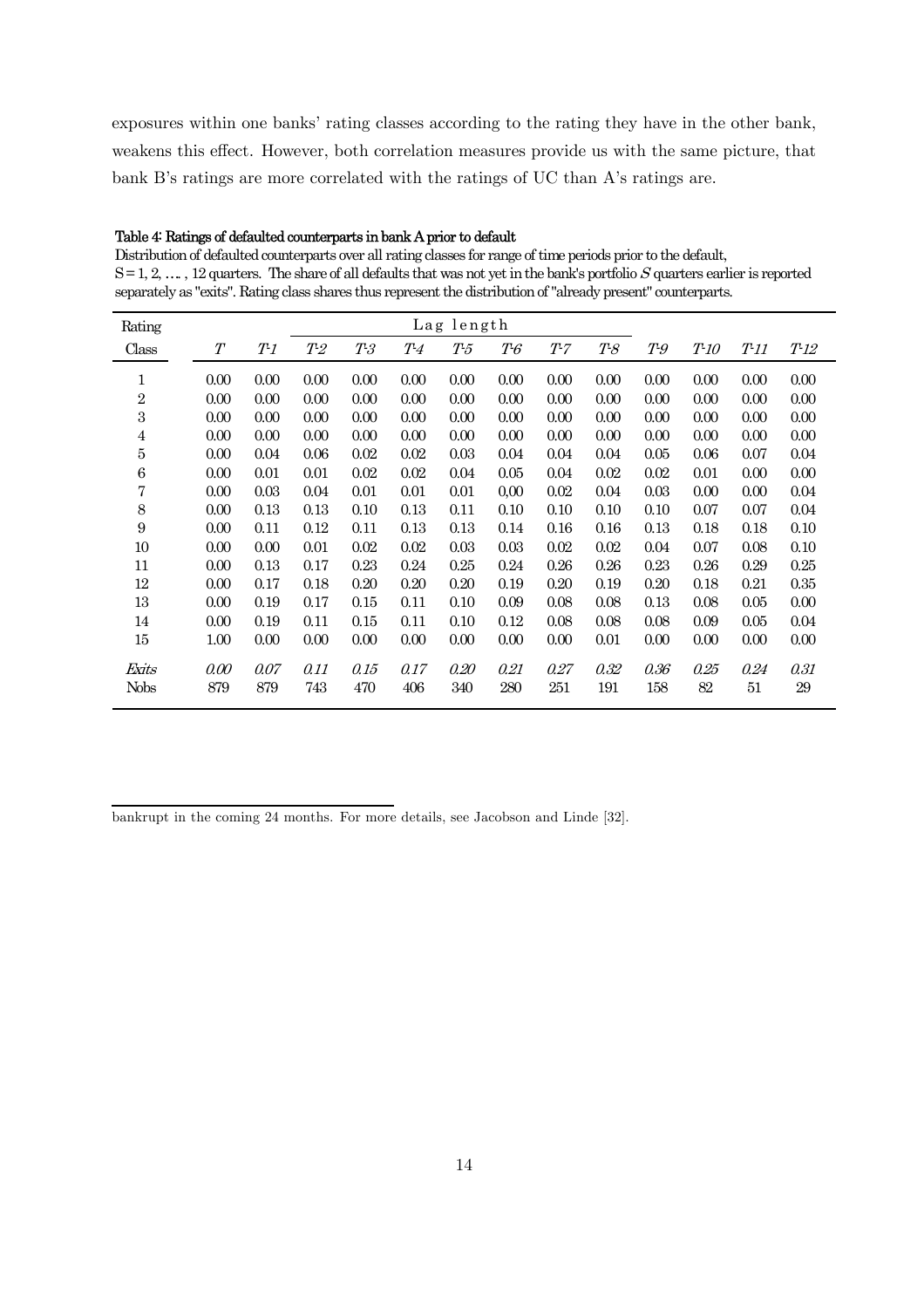### Table 5: Ratings of defaulted counterparts in bank B prior to default

| Distribution of defaulted counterparts over all rating classes for range of time periods prior to the default,                    |
|-----------------------------------------------------------------------------------------------------------------------------------|
| $S=1, 2, \ldots$ , 12 quarters. The share of all defaults that was not yet in the bank's portfolio S quarters earlier is reported |
| separately as "exits". Rating class shares thus represent the distribution of "already present" counterparts.                     |

| Rating           |      |                |      |      |                |      |      |                |      |      |                 |                 |                 |
|------------------|------|----------------|------|------|----------------|------|------|----------------|------|------|-----------------|-----------------|-----------------|
| Class            | T    | T <sub>1</sub> | T2   | T3   | T <sub>4</sub> | T5   | T-6  | T <sub>7</sub> | T8   | T.9  | T <sub>10</sub> | T <sub>11</sub> | T <sub>12</sub> |
|                  | 0.00 | 0.00           | 0.00 | 0.00 | 0.00           | 0.00 | 0.00 | 0.00           | 0.00 | 0.00 | 0.00            | 0.00            | 0.00            |
| $\boldsymbol{2}$ | 0.00 | 0.00           | 0.00 | 0.00 | 0.00           | 0.00 | 0.00 | 0.00           | 0.00 | 0.00 | 0.00            | 0.00            | 0.00            |
| 3                | 0.00 | 0.02           | 0.03 | 0.02 | 0.03           | 0.03 | 0.04 | 0.07           | 0.11 | 0.13 | 0.17            | 0.19            | 0.18            |
| 4                | 0.00 | 0.35           | 0.42 | 0.45 | 0.49           | 0.53 | 0.54 | 0.59           | 0.64 | 0.64 | 0.57            | 0.55            | 0.53            |
| 5                | 0.00 | 0.46           | 0.42 | 0.40 | 0.38           | 0.34 | 0.33 | 0.25           | 0.19 | 0.19 | 0.18            | 0.18            | 0.18            |
| 6                | 0.00 | 0.16           | 0.14 | 0.13 | 0.10           | 0.10 | 0.10 | 0.09           | 0.05 | 0.00 | 0.03            | 0.02            | 0.04            |
| 7                | 1.00 | 0.00           | 0.00 | 0.00 | 0.00           | 0.00 | 0.00 | 0.00           | 0.01 | 0.02 | 0.04            | 0.05            | 0.04            |
| Exits            | 0.00 | 0.12           | 0.14 | 0.15 | 0.18           | 0.21 | 0.26 | 0.31           | 0.36 | 0.42 | 0.40            | 0.43            | 0.51            |
| <b>Nobs</b>      | 570  | 570            | 518  | 486  | 429            | 398  | 332  | 280            | 197  | 158  | 109             | 89              | 43              |

To get a better understanding of each bank's ability to identify future problem loans, we display in Tables 4 and 5 the ratings of defaulted borrowers in the quarters prior to their default . Being able to identify problem loans is important for several reasons, the obvious ones being that it allows a bank to adjust its monitoring behavior and pricing. Another reason is that the risk weight functions in the new Basel regulation are concave in default risk, thereby creating a reward on grouping future bad loans. Furthermore, a limited identification ability would indicate a need to improve credit management routines. Table 4 shows that bank A does reasonably well in locating future defaults. One quarter before their default, 19 percent of all borrowers is rated A14; Grades A11 to A14 account for about 15 percent of the loan portfolio but for 68 percent of all defaults. This share is surprisingly stable for any horizon up to 12 quarters. In bank B the picture is quite different due to the smaller number of risk classes. Here grades 5 and 6, that contain 10 percent of all credit, account for about 60 percent of all defaults one quarter before their occurrence. However, this share drops steadily to just over 20 percent at a 12 quarter horizon. Grade B4, the rating of close to 50 percent of all firms, stands for 35 to 64 percent of all defaults. Classes B3 and B4, that stand for 30-40 percent of all credit, produce merely 2-18 percent of the defaults.

These stylized facts allow us to draw some preliminary conclusions about the design and implementation of internal ratings systems. Firstly, the possibility to choose the number of rating grades may be a non-trivial feature of a rating system design. For example, both the degree of concentration in and the distribution of borrowers over classes differ clearly between the banks in this study. Secondly, the large concentrations of borrowers in a small number of rating classes make it quite likely that default risk will not be homogeneous within a single grade. Therefore applying a single probability of default may not be as appropriate as one, for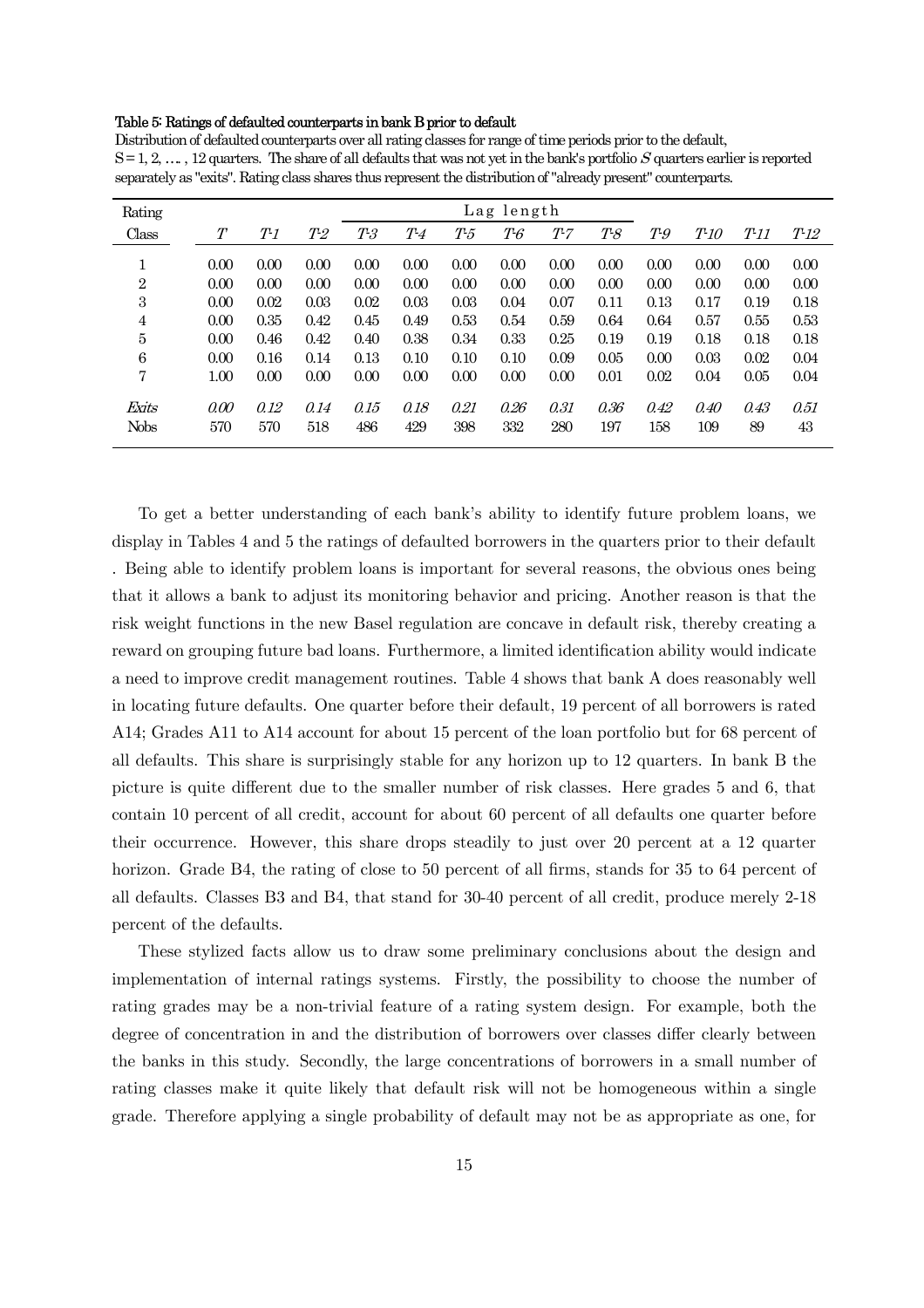example, envisions in Basel II.

### 4 Method and results

In this section, we investigate the properties of both banks' credit loss distributions, as calculated with a Monte Carlo resampling method. Our objective is twofold. Firstly, we want to get a better understanding of the characteristics of the loss distributions for banks business loan portfolios. We hope that the insights from the exercises below can help us understand if the implementation of internal risk rating systems by large banking corporations, as envisioned by the Basel Committee, will provide regulators with a consistent picture of banks' loan portfolio credit risk.

Secondly, we aim to investigate whether and, if so, to what extent, credit loss distributions of banks, that are required by their regulator(s) to report about the riskiness of their loan portfolios in terms of a distribution of credit over internal rating classes, can vary despite the fact that they have equal regulatory "risk profiles".

We consider the experiments below as an illustration of the way in which banks and their regulators will interact under Basel II. Under the new regulation, many bigger banks will report to their regulators about the riskiness of their loan portfolios in terms of a distribution of credit over internal rating classes. At the same time, however, they will use statistical models to derive either a full credit loss distribution or at least a number of moments or percentiles of this distribution. When the outcomes of these models indicate that regulatory capital is too large relative to economic capital, banks are likely to engage in a discussion with their regulators about adjustments of the regulatory buffer.18

In normal banking practice differences between the loss distributions, given equal "regulatory risk profiles", are likely to translate into different levels of economic capital that banks will need to support their risk taking activities.<sup>19</sup> If this wedge between the regulatory and economic cost of credit becomes sufficiently big, incentives could transpire for some banks to securitize part of their loan portfolio to reduce costs, as happened under the Basel I Accord. Another possibility is that banks will change the risk profile of their loan portfolio to generate higher returns. It also suggests that some elements of an internal rating system, such as the number of grades

<sup>&</sup>lt;sup>18</sup>Choosing a certain credit risk model and estimating or calibrating essential risk parameters are therefore likely to be important activities for banks. Basel II offers national regulators quite some leeway in the application of the risk weight mappings. Basel II also contains references to regulatory approval of credit risk models that are used by banks. Understanding these models is therefore obviously of importance for regulators.

<sup>&</sup>lt;sup>19</sup>The estimated amount of capital needed by a bank to support its risk taking activities is generally termed required or allocated "economic capital". The economic capital is in theory chosen such that the probability of unexpected credit losses exceeding economic capital, or "insolvency", stays below some desired level. The probability of insolvency is typically selected in a way that gives a bank the credit rating it desires. Expected losses are commonly thought to be provided for by a bank's loan loss reserves, not by economic capital.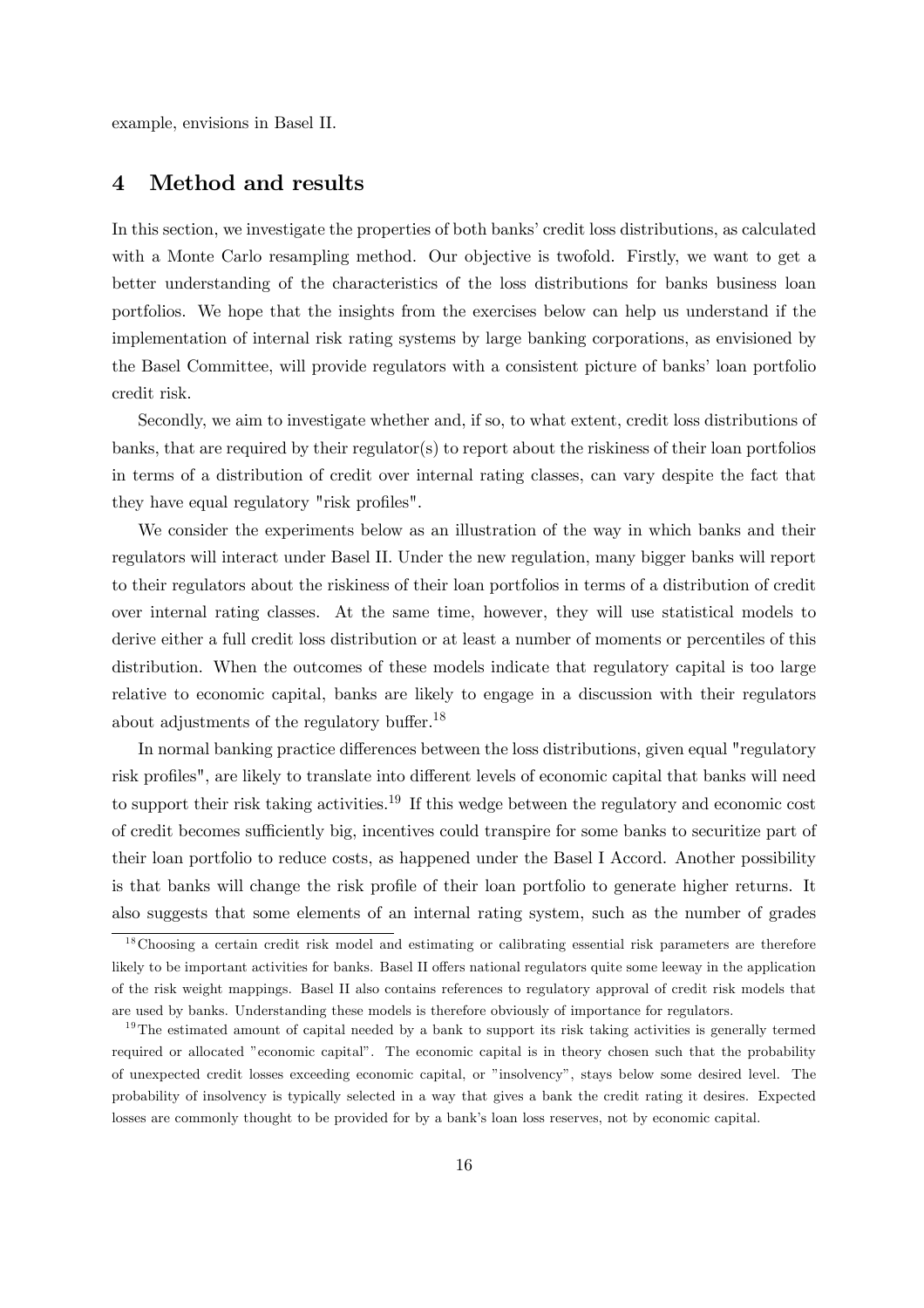and the dispersion of credit over rating classes may constitute strategic choice parameters for a bank. Banks could thus adjust their rating systems to reduce regulatory costs. Any evidence that loan portfolios with equal "regulatory risk profiles" have different risk properties, i.e. loss distributions, should therefore be seen as indicative of future complications in applying and implementing the Basel II rules.

To examine if our findings are robust, we also analyze to what extent the loss distributions and especially their tails - are affected by changes in a number of ex-ante portfolio characteristics and other simulation parameters, such as the forecast horizon, portfolio size, risk profile and macroeconomic conditions. This also allows us to infer how banks' required economic capital ought to vary with changes in these portfolio parameters.

### 4.1 Methodology

The sampling method that we use to estimate the portfolio loss distributions is a non-parametric Monte Carlo method that closely follows Carey [16]. An advantage of this method is that it avoids any assumptions about parametric forms. Many currently and frequently used risk management systems/models need to impose a correlation structure. A very common solution is to employ a common factor model to capture default correlations between assets. Due to a lack of data, many of the (parametric) loss correlation assumptions that are incorporated in these models remain untested. Due to the size of the dataset and the non-parametric estimation method, this paper keeps clear of such conjectures.

The selection of the data is done as follows. First, we store, for each borrower in each bank, the firm number, the date (quarter t) of the observation, the loan size at t and the risk rating at t.

Next, we determine for each observation present at date t if it is still present in the portfolio at quarter t+h, where h is the forecast horizon that we want to apply. If it is still present and has not defaulted, we store the rating class at  $t+h$ . If the firm is still present but has defaulted, we store the actual exposure and a default indicator. If the firm is not present anymore at  $t+h$ , we verify if it defaulted at any of the dates between t and t+h. If it did, we store the actual exposure at the date of default and a default indicator. For firms that were present at  $t+h$ , we also verify if they didn't exit from the portfolio or defaulted at any intermediate quarter. Loans that defaulted at an intermediate date but returned before or at date t+h are registered as a default - not with the rating with which they re-enter or have at  $t+h$ . We assume that the banks are likely to incur at least some losses on such defaulting borrowers and then continue the relationship, most likely at renegotiated terms.<sup>20</sup> Firms that exited at an intermediate date but returned before or at t+h are considered not to have transited and therefore disregarded. For

 $^{20}$ This effect could have been captured by a loss given default (LGD) rate. Unfortunately, such data was not available to us.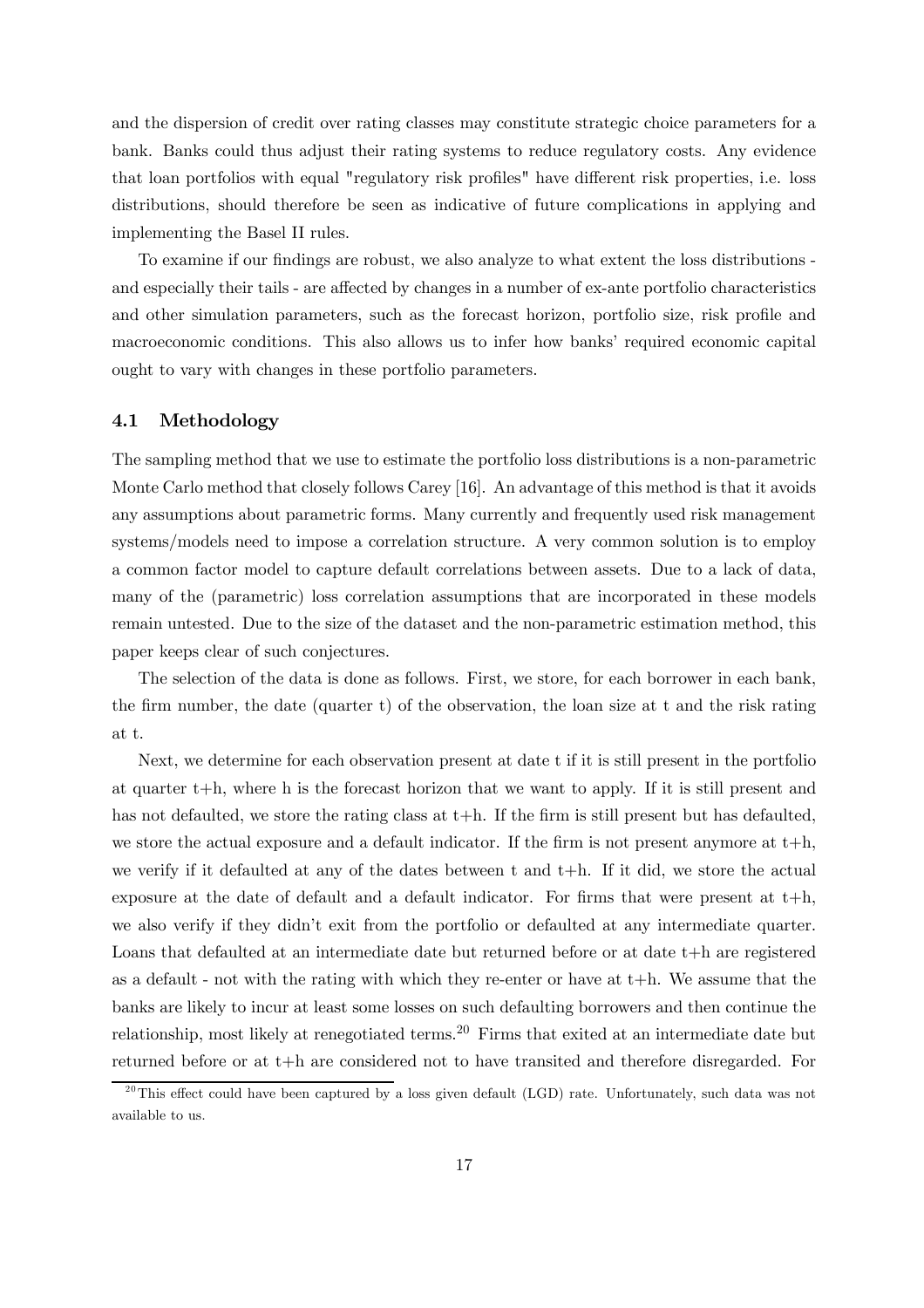our experiments, this implies that we ignore any possible selection effect that exiting behavior may have on credit risk. However, since we are unable to determine the causes of non-default exits (voluntary by a healthy firm or, for example, a forced exit of a potentially bad loan), we prefer to abstract from this effect. After repeating this for all quarters that are at least h quarters away from the last quarter of the sample period, T, we obtain T-h data matrices, one for each quarter 1, 2, ... T-h. Each such data matrix contains four variables for each borrower: the credit exposure and the corresponding risk rating at time t and at  $t+h$ . borrowers that were absent at one of these two points in time, or any intermediate quarter, receive only zero entries.

Finally, we identify a risk profile of a portfolio that can be considered equally risky in both banks by exploiting the occurrence of multiple-bank-borrowing. An attractive feature of this approach is that using these 2,880 firms (17,476 observations) that simultaneously held loans in both banks enables us to identify the risk profile of a portfolio that can be considered equally risky in both banks, thereby allowing us to circumvent the fact that the firms' internal ratings at the two banks are not directly comparable as a results of the unequal number of internal rating grades they employed. We determine the average profile of each bank's "overlapping portfolio" in terms of the percentage share of all credit that is rated in each risk rating class. We will hereafter call these the "standard" portfolio profiles for bank A and bank B.

Once we have determined the size of the portfolio we want to generate and the number of portfolios we need to obtain a distribution that has converged, we can start drawing observations from the dataset. In our experiments, 50,000 portfolios turned out to be enough for convergence.<sup>21</sup> Resampling then occurs according to the following steps. Before anything else, we impose two conditions when sampling. First, to avoid that portfolio loss rates display "abnormal" outliers, we restrict any loan to make up a maximum of three percent of the total portfolio. Second, we do not to sample any observations from a rating class if it contains fewer than 15 observations at that specific date to make sure that small loans do not end up making up a big part of a portfolio because they are repeatedly drawn "to fill the class". Next we randomly draw a date. This determines from which quarter we will be sampling. By separating quarters, we avoid that good and bad times even out the estimated losses. Although our data only cover 13 quarters, Figure 1 shows that there is quite some variation in the default rate within this period. Still, our results should not be seen as representative for a full business cycle. Then we draw loans from the rating classes in the respective bank's full (not only the overlapping) credit portfolio according to the proportion of the "standard" portfolio, until the desired portfolio size is attained. Losses are then calculated as the sum of all exposures at the date of default to borrowers that defaulted between t and t+h. Since we do not know the actual losses given default, we need to assume a fixed loss rate. We chose a 100 percent LGD. This

 $^{21}$ By converging, we mean here that the estimated percentiles do not change more than marginally when increasing the number of portfolios generated.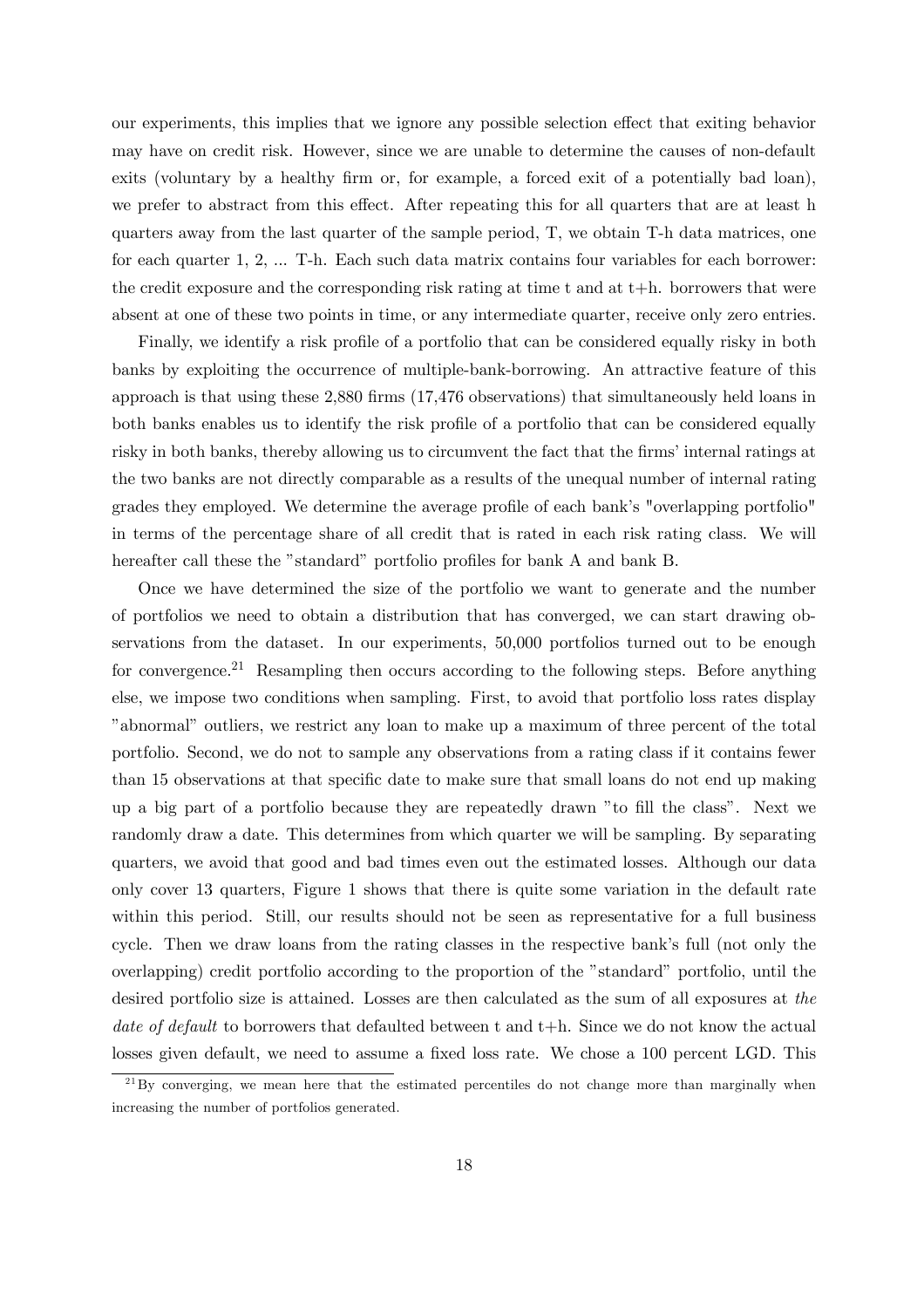requires clearly a caveat when analyzing our results in case the actual loss-rates systematically differ between the two portfolios. The full loss distribution is obtained by sorting the percentage loss rates according to size. A percentile is obtained by picking out the (nobs\*percentile/100)th observation from the loss distribution. For further details, we refer to Carey [16].

### 4.2 Results

In this section we present, for each bank, the one-quarter ahead credit loss distributions for the standard portfolio with the above described benchmark properties: a portfolio size of SEK 54.5 bn. (approximately USD 6.7 bn.), a maximum portfolio share of three per cent per loan and at least 15 observations per risk class to sample from.<sup>22</sup> Given that the loans in our sample sum up to a total of SEK 2,189 bn. for bank A and 1,868 bn. for bank B, any such simulated portfolio will constitute only a small fraction of the available data material.<sup>23</sup> Thereafter, we carry out five experiments to see if our findings are robust to changes in a set of portfolio characteristics. First, we will compute the loan loss distribution for the standard portfolios for a forecast horizon of four quarters. Second,

|         | Simulated portfolio loss rates |              |                                  |              |              |              |              |              |              |              |  |  |  |
|---------|--------------------------------|--------------|----------------------------------|--------------|--------------|--------------|--------------|--------------|--------------|--------------|--|--|--|
|         | Portfolio characteristics      |              | at loss distribution percentiles |              |              |              |              |              |              |              |  |  |  |
| Horizon | Bank                           | mean         | 90                               | 95           | 97.5         | 99           | 99.5         | 99.75        | 99.9         | 99.99        |  |  |  |
|         | А                              | 0.06         | 0.13                             | 0.16         | 0.19         | 0.28         | 0.31         | 0.40         | 0.43         | 0.57         |  |  |  |
|         | B                              | 0.03         | 0.06                             | 0.09         | 0.13         | 0.16         | 0.17         | 0.18         | 0.30         | 0.42         |  |  |  |
| 4<br>4  | A<br>В                         | 0.27<br>0.16 | 0.43<br>0.29                     | 0.49<br>0.35 | 0.55<br>0.39 | 0.63<br>0.46 | 0.69<br>0.50 | 0.74<br>0.54 | 0.80<br>0.60 | 0.92<br>0.75 |  |  |  |

Table 6: Simulated portfolio loss rates for standard portfolios in banks A and B for two forecast horizons. The table shows various percentiles of the loss distribution for bank A and B for forecast horizons of 1 and 4 quarters.

we expand this experiment and study how the loss distributions change when the portfolio size is varied. In the third experiment we vary the share of the portfolio that each bank holds in its riskiest classes. Fourth, we investigate the impact of aggregate fluctuations on the risk distribution. Finally, we study if both banks' loss distributions shift in the same way if the banks decide to invest half of their loan portfolio in the safest borrowers.

In the first two lines of Table 6, eight percentiles and the mean of the one-quarter-ahead simulated credit loss distributions of bank A and B are presented. An entry in the table should be interpreted as follows: the probability that a portfolio share of x percent, where  $x \in [90; 99.99]$ will be lost within one quarter is less than 1-percentile/100. For example, the probability that

 $^{22}$ We have chosen the average of A's and B's portfolio size as the benchmark, B's standard portfolio was 18 per cent larger than A's in terms of credit volume.

<sup>&</sup>lt;sup>23</sup>Of all observations in banks A and B, .1 and .3 percent respectively, representing about 5 and 8 percent of total credit, violate the 3 percent portfolio share condition for the standard portfolio.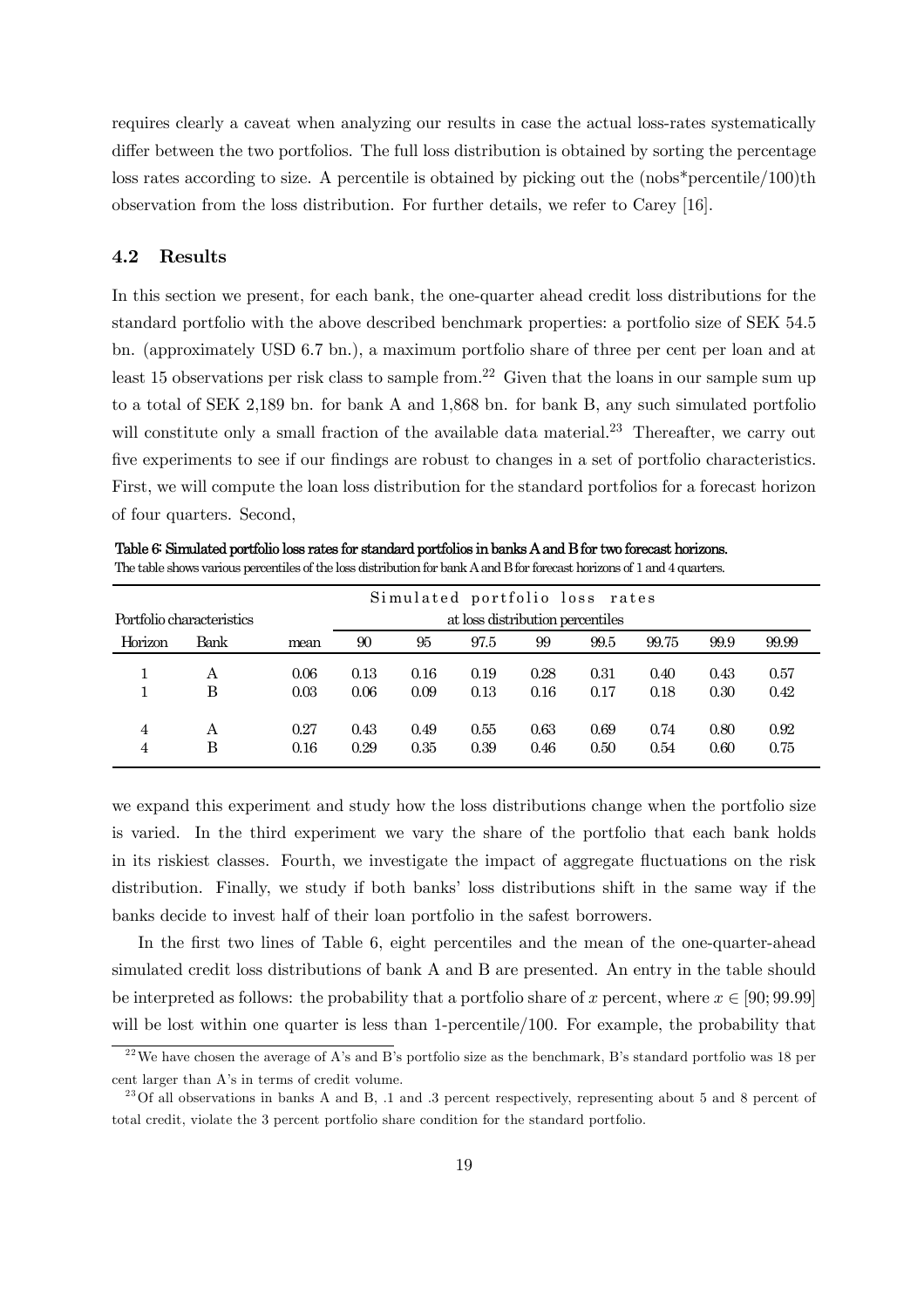bank A's credit losses will exceed .13 percent of the total portfolio value within the next quarter is .1; however, the probability that they will exceed .57 percent is only a mere .01. Expected losses amount to .06 percent of the portfolio for A. The second line of Table 6 shows that bank B considers its portfolio with identical borrowers considerably less risky, regardless of the percentile we choose. B expects to loose only .03 percent of its portfolio within a quarter, half as much as A does. The further outward in the tails of the credit loss distribution we move , the more A and B come to resemble each other however. At the 90th percentile, for example, B still expects to incur only half the losses of A within the next quarter, but at the 97.5th percentile the margin has shrunk to a fraction of 1/3; at the 99.99th percentile B's losses are only 25% smaller than A's .57 percent.

Lines three and four of the table contain similar figures for both banks' four-quarter loss rates. As one would presuppose, the expected loss rates for a four quarter horizon are approximately four times as large as for a one quarter horizon: A expects to loose .27 percent of its exposure within a year and B .16 percent. Although there is a persistent difference between A and B at all loss percentiles, the factor between the four and one quarter losses becomes smaller as one moves out towards the tails of the distribution. For example, at the 90th percentile, credit losses at A (B) are a little more than three (four) times as large for the four quarter horizon, at the 99th percentile they are a factor 2.2 (3) larger, and at the 99.9th percentile these figures are less than or twice as large than at a one quarter horizon. The reason for this shrinking effect is that losses far out in the tail of the distribution are influenced by extreme events that occur seldom.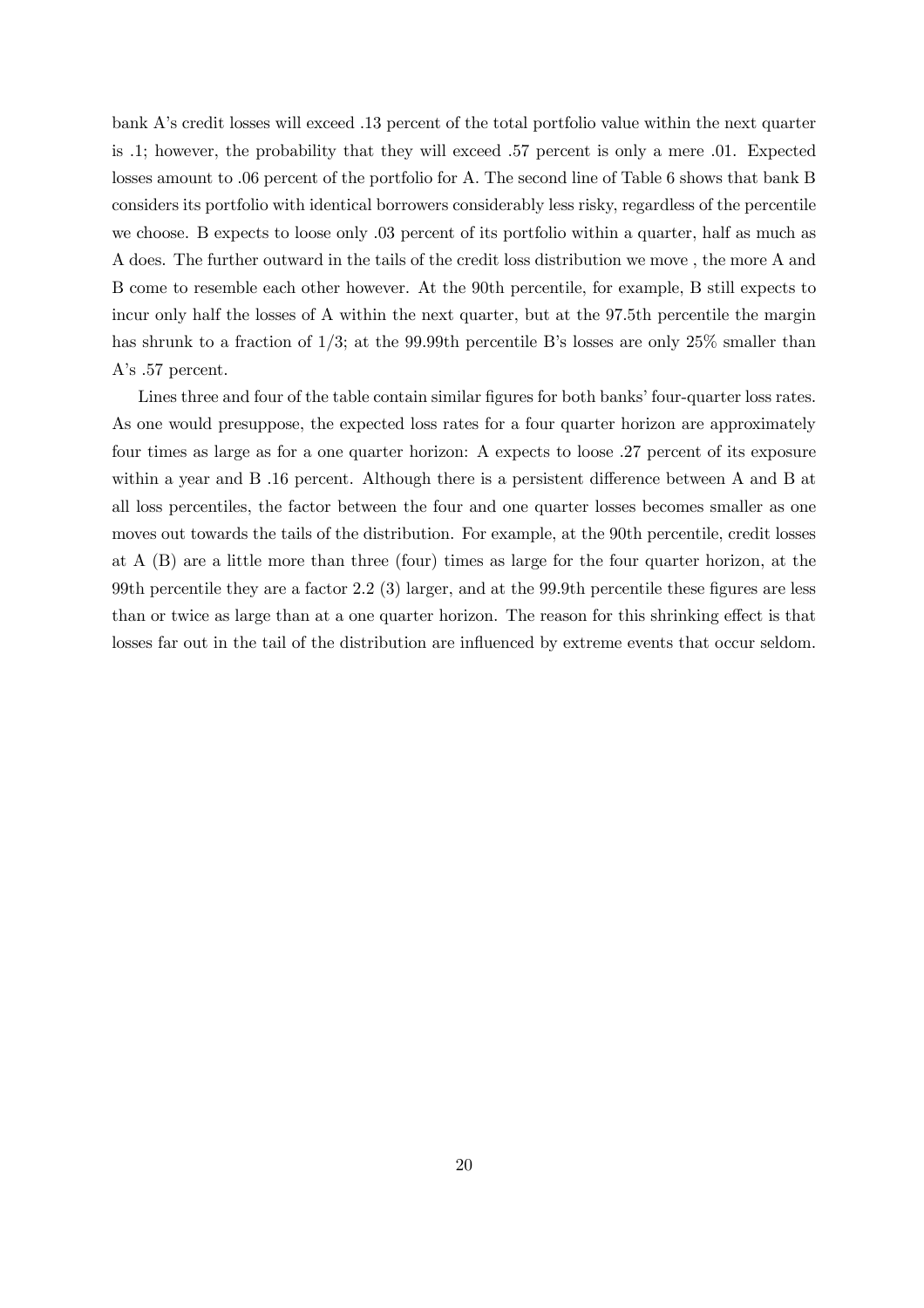### Table 7: Simulated portfolio loss rates for varying portfolio sizes (horizon = 1 quarter)

| Portfolio characteristics |                  |          |        |      | Simulated portfolio loss         |          |          | rates    |      |          |
|---------------------------|------------------|----------|--------|------|----------------------------------|----------|----------|----------|------|----------|
| <b>Size</b>               |                  |          |        |      | at loss distribution percentiles |          |          |          |      |          |
| (bn SEK)                  | Bank             | mean     | $90\,$ | 95   | $97.5\,$                         | 99       | 99.5     | 99.75    | 99.9 | 99.99    |
| $\bf 5$                   | A                | 0.09     | 0.22   | 0.34 | 0.58                             | 1.23     | 1.36     | 1.52     | 1.78 | 2.77     |
| $\mathcal S$              | $\boldsymbol{B}$ | 0.04     | 0.10   | 0.17 | 0.25                             | 0.43     | 0.53     | 1.02     | 1.41 | 1.61     |
| 10                        | A                | $0.08\,$ | 0.17   | 0.27 | 0.46                             | 0.66     | 0.74     | 0.90     | 1.21 | 1.39     |
| 10                        | $\boldsymbol{B}$ | 0.04     | 0.08   | 0.13 | 0.18                             | 0.28     | 0.40     | 0.70     | 0.76 | 0.81     |
| 25                        | A                | 0.07     | 0.15   | 0.23 | 0.30                             | 0.39     | 0.52     | 0.57     | 0.63 | 0.94     |
| 25                        | $\boldsymbol{B}$ | 0.03     | 0.07   | 0.11 | 0.14                             | 0.26     | 0.32     | 0.34     | 0.36 | 0.65     |
| $50\,$                    | A                | 0.06     | 0.12   | 0.16 | 0.20                             | 0.29     | 0.31     | $0.36\,$ | 0.45 | 0.62     |
| 50                        | $\boldsymbol{B}$ | 0.03     | 0.06   | 0.09 | 0.13                             | 0.18     | 0.19     | 0.20     | 0.34 | 0.38     |
| 75                        | A                | 0.06     | 0.12   | 0.14 | 0.20                             | 0.23     | 0.30     | 0.33     | 0.40 | 0.49     |
| 75                        | $\boldsymbol{B}$ | 0.03     | 0.06   | 0.09 | 0.12                             | 0.13     | 0.14     | 0.23     | 0.24 | 0.34     |
| 100                       | A                | 0.06     | 0.11   | 0.13 | 0.16                             | $0.21\,$ | $0.24\,$ | 0.28     | 0.32 | $0.39\,$ |
| <i>100</i>                | $\boldsymbol{B}$ | 0.03     | 0.06   | 0.09 | 0.10                             | 0.11     | 0.17     | 0.18     | 0.19 | 0.27     |
| 150                       | A                | 0.06     | 0.10   | 0.12 | 0.15                             | 0.18     | 0.21     | 0.24     | 0.27 | 0.35     |
| <i>150</i>                | $\boldsymbol{B}$ | 0.03     | 0.06   | 0.07 | 0.08                             | 0.12     | 0.13     | 0.14     | 0.18 | 0.23     |

The table shows various percentiles of the loss distribution for bank A and bank B when portfolio size is varied, but the risk profile of the portfolio is maintained. The forecast horizon is 1 quarter.

By construction, the 99.9th percentile consists of the 49,950th out of 50,000 simulated portfolios (sorted by loss rate). Out in the very end of the tail, increases in the number of defaults (and thus the loss rate) do not exhibit any near linear relationship, but slowly fade out.

These results show that if both banks would use their internal rating data in a nonparametric method, like the one we employ here, to estimate the credit loss distributions for a portfolio of identical borrowers, they would obtain rather different perceptions of their riskiness.

The differences between bank A and B are by and large driven by two conditions. First, despite a lower average annual default rate than bank B, bank A on average incurs bigger annual losses rate. This is not caused by a higher LGD, but by the fact that bad loans in A are relatively big when compared to performing loans in A (0,46% of a performing loan, compared with 0,22 at B). Second ,borrowers in the overlap portfolio were om average given better ratings in B than in A. As a result, the resampling exercise drew relatively more observations from risky rating classes for bank A than for B.

One conclusion we can draw from the above results is that these banks could be faced with different capital requirements for a portfolio with identical borrowers. If we translate the figures in Table 6 into loan loss provisions and capital requirements and assume it is appropriate to consider a one-year horizon, then bank A should hold loan loss provisions of .27 percent of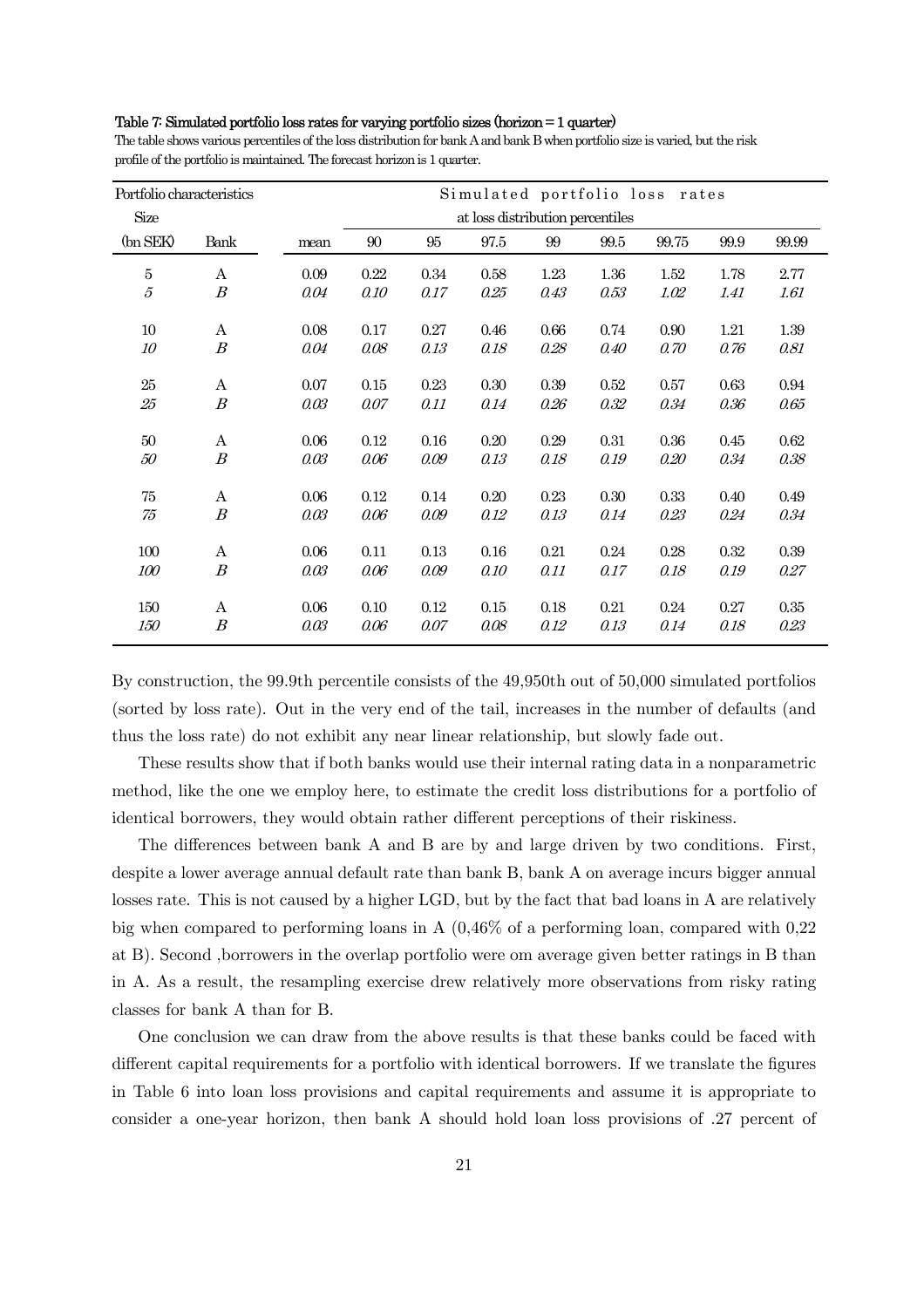its loan portfolio, more than 1.5 times B's provisions. In addition, it follows from the third and fourth row in Table 6 that if both banks were to obtain an (external agency) rating that corresponds to an insolvency risk of .1 percent - and maintained the above loan loss provisions then A would require an economic capital equal to  $(.80 - .27) = .53$  percent of its loan portfolio while B would need a capital of  $(.60 - .16) = .44$  percent. For a bank with, for example, a loan portfolio worth approximately SEK 100bn, such differences in margins imply it could be required to hold an equity capital of either SEK 530 mn. or SEK 440 mn. Equivalently, bank A would have to realize a profit that is more than a quarter higher than bank B's, creating incentives to increase the riskiness of (some of its) rating classes.

Observe also that a regulators´ choice of a specific forecast horizon length, in combination with a specific loss percentile, may greatly affect his measurement of riskiness of a bank's loan portfolio and the level of capitalization it thus requires.<sup>24</sup> Had, for example, 1 percent been an acceptable level of insolvency risk, then A and B could have sufficed with a capital base of .36 and .30 percent respectively. Similarly, the choice for a specific "policy" horizon will also have an impact on the required capital base.

In Table 7, we report the one-quarter loss rates for portfolios with varying sizes. These portfolios are constructed with the rating class proportions of the standard portfolio and the aforementioned restrictions.<sup>25</sup> The table illustrates the importance of portfolio size for credit risk. For each bank, at every shown percentile, credit losses of a SEK 150 bn. portfolio are between 50 and 85 percent smaller than for a SEK 5 bn. portfolio. If one compares the SEK 100 bn. portfolio with that of SEK 50 bn., which is very close to the actual standard portfolio, one can observe that, for these portfolio sizes, losses only tend to fall significantly with increasing portfolio size in the tails of the distribution. Although an increase in portfolio size always reduces credit losses at all displayed percentiles, the "gain" is larger (i) the further out one moves in the tails, and (ii) the smaller the original portfolio is. For example, at the 99th and 99.5th percentiles, bank A can cut its unexpected losses in half by doubling its portfolio size from SEK 5 bn. to SEK 10 bn., thus diversifying away idiosyncratic risk. At the 90th and 95th percentile, the gain would only be 20-30 percent. For a portfolio size of SEK 25 bn., the effect of doubling portfolio size has shrunk to 30-40 percent at the 99th and 99.5th percentiles, and once at a portfolio size of SEK 50 bn. the benefit is further reduced to 25-35 percent. Note that expected losses do not, and should not, change significantly when varying the portfolio size.<sup>26</sup> It is also

 $^{26}$ Any changes that actually show up here stem from counterparts disappearing from or entering the set of

 $24$ See also Calem and LaCour-Little [14] p.18, for further insights into the issue of jointly choosing horizon and loss percentile.

 $^{25}$ Although it is more common to use a forecast horizon of one year for the purpose of credit risk analyses, we have chosen to use a quarterly horizon in order to maximize the number of available time periods and avoid smoothing of the data. This is especially important in the last experiment, presented in Table 15 below. Results for the one year horizon, displayed in Figures 5 and 6, in general resemble those of the one quarter horizon in the same way as in Table 10.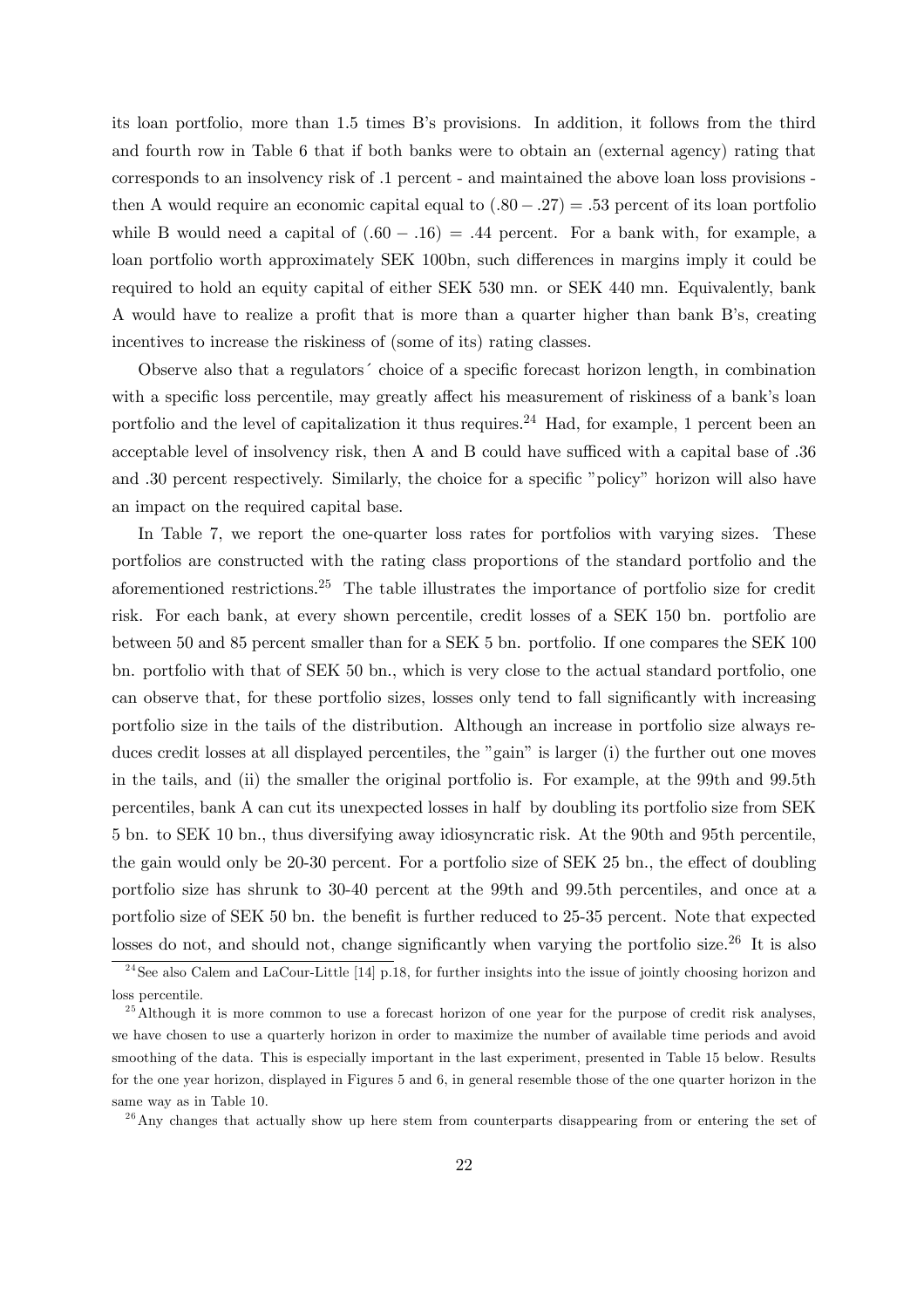good to keep in mind that the uncertainty about loss percentile estimates falls when moving to the very extreme of the tails. Estimates with smaller numbers of simulated portfolios (10,000) indicated an increased sensitivity of higher end percentiles. Here, when considering for example the 99.9th and 99.99th percentiles of bank A's 5 bn. and 10 bn. portfolios, there appears to be some irregularity.

|      | Portfolio characteristics |      |      |      |      | Simulated portfolio loss rates   |      |       |      |       |
|------|---------------------------|------|------|------|------|----------------------------------|------|-------|------|-------|
|      | Percentage                |      |      |      |      | at loss distribution percentiles |      |       |      |       |
| Bank | rated $>8$                | mean | 90   | 95   | 97.5 | 99                               | 99.5 | 99.75 | 99.9 | 99.99 |
| А    | 10                        | 0.04 | 0.08 | 0.13 | 0.17 | 0.27                             | 0.34 | 0.40  | 0.48 | 0.58  |
| А    | 20                        | 0.05 | 0.11 | 0.15 | 0.19 | 0.27                             | 0.31 | 0.39  | 0.43 | 0.57  |
| A    | 30                        | 0.07 | 0.14 | 0.17 | 0.20 | 0.28                             | 0.30 | 0.39  | 0.42 | 0.57  |
| A    | 40                        | 0.08 | 0.16 | 0.19 | 0.23 | 0.29                             | 0.32 | 0.39  | 0.42 | 0.57  |
| A    | 50                        | 0.10 | 0.18 | 0.21 | 0.26 | 0.31                             | 0.36 | 0.39  | 0.44 | 0.55  |
| А    | 60                        | 0.11 | 0.20 | 0.24 | 0.28 | 0.33                             | 0.38 | 0.42  | 0.47 | 0.59  |
| A    | 70                        | 0.12 | 0.22 | 0.26 | 0.31 | 0.37                             | 0.40 | 0.45  | 0.51 | 0.63  |
| A    | 80                        | 0.14 | 0.24 | 0.29 | 0.34 | 0.39                             | 0.44 | 0.48  | 0.53 | 0.63  |
| A    | 90                        | 0.15 | 0.27 | 0.32 | 0.37 | 0.42                             | 0.47 | 0.52  | 0.58 | 0.74  |
| Α    | 100                       | 0.17 | 0.30 | 0.36 | 0.41 | 0.47                             | 0.52 | 0.57  | 0.62 | 0.80  |

#### Table 8: Simulated portfolio loss rates in bank A for varying risk profiles

The table shows percentiles of the loss distribution for bank A when the share of the 6 riskiest classes is varied, and the relative share of the other risk classes in the remainder of the portfolio equals that in the standard portfolio. The forecast horizon is 1 quarter. Losses are expressed as a percentage share of the loan portfolio.

Finally, Table 7 demonstrates that bank A and B differ not only in their perceptions of the riskiness of their standard portfolio, but - depending on their current portfolio size and the chosen risk of insolvency - also in the extent to which they could benefit from increasing portfolio size and diversifying away idiosyncratic risk. For example, with a portfolio of SEK 50 bn. and a preferred risk of insolvency in a range between 1 and .1 percent, B can lower its credit losses by 10-40 percent when doubling its portfolio size, while A steadily achieves a 25 percent saving. At the 99.9th percentile, a type A bank that is twice as big can suffice with a 33 percent smaller economic capital. A type B bank could nearly cut its economic capital in half; were both to triple their portfolio sizes, then even B would realize such a reduction. Differences between internal ratings systems are thus likely to create incentives for expansion or securitization that may well come to vary widely between banks, thereby continuing the possibilities for so called regulatory capital arbitrage.

Tables 12, 13 and 14 offer a view on how changes in the rating composition of the banks' loan portfolio impact on their loss distributions. In Tables 12 and 13 we start by varying the share the banks' riskiest rating classes, choosing for practical reasons the bottom classes that

feasible observations due to the three percent portfolio share restriction.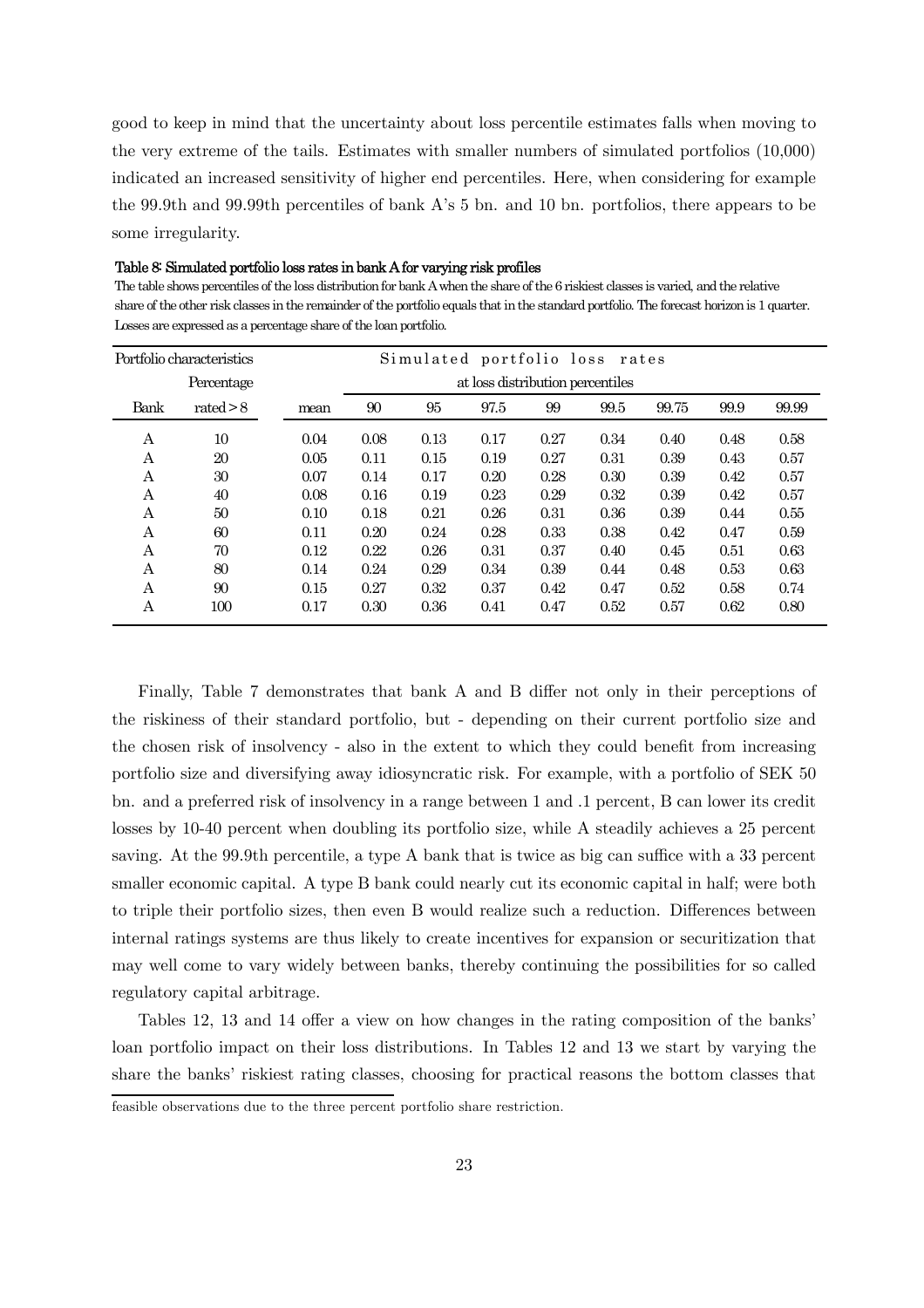together account for approximately 20 percent of the total portfolio, while keeping the portfolio size equal to that of the benchmark standard portfolio.<sup>27</sup> In Table 8 we increase the share of A's six riskiest classes, that stand for 24,7 percent in the standard portfolio from 10 to 100 percent; within the remainder of the portfolio the proportions between the other eight rating

|      | Portfolio characteristics |      |      |      |      | Simulated portfolio loss         |      | rates |      |       |
|------|---------------------------|------|------|------|------|----------------------------------|------|-------|------|-------|
|      | Percentage                |      |      |      |      | at loss distribution percentiles |      |       |      |       |
| Bank | rated $>3$                | mean | 90   | 95   | 97.5 | 99                               | 99.5 | 99.75 | 99.9 | 99.99 |
| B    | 10                        | 0.02 | 0.05 | 0.07 | 0.12 | 0.16                             | 0.17 | 0.19  | 0.24 | 0.32  |
| B    | 20                        | 0.04 | 0.09 | 0.14 | 0.17 | 0.22                             | 0.26 | 0.31  | 0.34 | 0.46  |
| B    | 30                        | 0.06 | 0.13 | 0.18 | 0.23 | 0.30                             | 0.34 | 0.37  | 0.43 | 0.51  |
| B    | 40                        | 0.08 | 0.17 | 0.22 | 0.29 | 0.35                             | 0.39 | 0.45  | 0.49 | 0.57  |
| B    | 50                        | 0.09 | 0.20 | 0.27 | 0.35 | 0.42                             | 0.49 | 0.53  | 0.60 | 0.72  |
| B    | 60                        | 0.11 | 0.23 | 0.33 | 0.39 | 0.49                             | 0.54 | 0.59  | 0.65 | 0.81  |
| B    | 70                        | 0.13 | 0.26 | 0.37 | 0.46 | 0.54                             | 0.61 | 0.67  | 0.73 | 0.85  |
| B    | 80                        | 0.15 | 0.30 | 0.41 | 0.52 | 0.61                             | 0.68 | 0.74  | 0.80 | 0.95  |
| B    | 90                        | 0.17 | 0.33 | 0.45 | 0.56 | 0.68                             | 0.75 | 0.82  | 0.88 | 1.08  |
| B    | 100                       | 0.19 | 0.38 | 0.52 | 0.62 | 0.74                             | 0.81 | 0.88  | 0.95 | 1.10  |

Table 9: Simulated portfolio loss rates in bank B for varying risk profiles

The table shows percentiles of the loss distribution for bank B when the share of the 3 riskiest classes is varied, and the relative share of the other risk classes in the remainder of the portfolio equals that in the standard portfolio. The forecast horizon is 1 quarter. Losses are expressed as a percentage share of the loan portfolio.

classes are kept unchanged from the standard portfolio. In Table 9, we do the same with B's three most risky rating classes - that have a share of 19.7 percent in B's standard portfolio. For both banks losses are monotonically increasing in the share of low quality loans. The only exceptions are bank A's upper four percentiles for portfolios with 10 and 20 percent low quality loans. Most likely, these deviations are not significant and an artifact of the low default frequency combined with the bigger firm size in grades A1-A8. For bank B, however, the loss rate increases much faster with the share of bad grade borrowers than for bank A. At low grade portfolio shares of 40 percent and more, B's portfolios turn more risky than A's. Although we cannot draw any categorical conclusions because of the different portfolio shares of grades A9-A14 and B4- B6, a comparison of Tables 12 and 13 strongly suggests that worse rated borrowers contribute substantially more to expected and unexpected losses in bank B than they do in A. For example, in bank B a 100 percent bad grade portfolio exhibits expected losses that are nearly ten times as high as those of the 10 percent bad grade portfolio, compared with four times in bank A. The

 $27$  Ideally, we would have increased the share of those rating classes that are equivalent to external rating agencies "below investment grade" ratings. Unfortunately, it is difficult to map both banks' ratings into Moody's and S&P's rating classes. To keep some match between the quality of the borrower segments chosen for each bank, while simultaneously avoiding too big a reduction in the number of observations available for the Monte Carlo sampling and keeping clear from including borrowers with top or next-to-top ratings, we selected the bottom classes with a portfolio share of approximately 20 percent.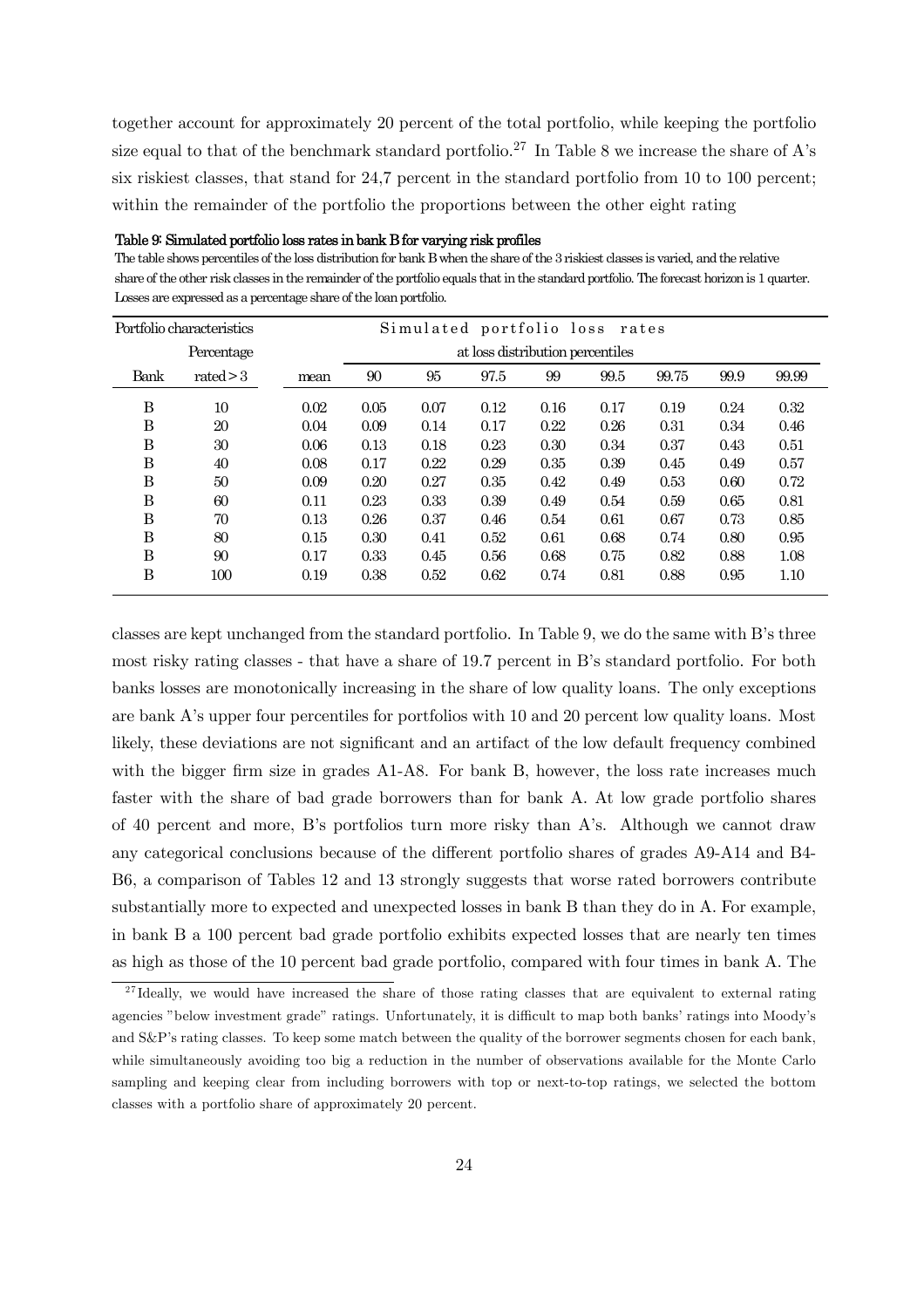mirror image of this difference in rating borrowers is that bank A has riskier and/or more risky borrowers in its high quality grades than bank B does. Because such business make up over three quarters of the overlap portfolio, bank A will consider the overlap portfolio more risky than bank B.

In Table 10 we show simulation outcomes for four additional standard sized portfolios that instead have a larger share of better rated loans. For bank A, we generate two portfolio with either 50 or 100 percent of the exposure in rating classes 1-4 and another two that have either half or all exposure rated between 5 and 8. As before, the remainders of these portfolios

|      | HATIZATIS I GUALLA. IDSS TAICS ALC CAPI CSSOU AS A POTOGHAZIC SHALC OF THE RAIT POLITOIR. |      |      |                                |      |                                  |      |       |      |       |
|------|-------------------------------------------------------------------------------------------|------|------|--------------------------------|------|----------------------------------|------|-------|------|-------|
|      | Portfolio characteristics                                                                 |      |      | Simulated portfolio loss rates |      |                                  |      |       |      |       |
|      | Share of portfolio                                                                        |      |      |                                |      | at loss distribution percentiles |      |       |      |       |
| Bank | picked from $RC#$                                                                         | mean | 90   | 95                             | 97.5 | 99                               | 99.5 | 99.75 | 99.9 | 99.99 |
| Α    | Standard                                                                                  | 0.06 | 0.13 | 0.16                           | 0.19 | 0.28                             | 0.31 | 0.40  | 0.43 | 0.57  |
| А    | $50\%$ in 1-4                                                                             | 0.05 | 0.11 | 0.15                           | 0.18 | 0.26                             | 0.29 | 0.33  | 0.41 | 0.54  |
| A    | $100\%$ in 1-4                                                                            | 0.00 | 0.00 | 0.00                           | 0.00 | 0.00                             | 0.00 | 0.00  | 0.00 | 0.00  |
| А    | $50\%$ in $58$                                                                            | 0.06 | 0.12 | 0.16                           | 0.24 | 0.29                             | 0.39 | 0.42  | 0.53 | 0.68  |
| Α    | $100\%$ in 5-8                                                                            | 0.04 | 0.08 | 0.24                           | 0.36 | 0.50                             | 0.58 | 0.65  | 0.75 | 0.98  |
| B    | Standard                                                                                  | 0.03 | 0.06 | 0.09                           | 0.13 | 0.16                             | 0.17 | 0.18  | 0.29 | 0.42  |
| В    | $50\%$ in $2$                                                                             | 0.03 | 0.07 | 0.10                           | 0.15 | 0.18                             | 0.20 | 0.23  | 0.28 | 0.34  |
| B    | $100\%$ in $2$                                                                            | 0.00 | 0.00 | 0.00                           | 0.00 | 0.00                             | 0.00 | 0.00  | 0.00 | 0.00  |
| B    | 50% in 3                                                                                  | 0.04 | 0.08 | 0.13                           | 0.17 | 0.21                             | 0.25 | 0.30  | 0.34 | 0.44  |
| B    | $100\%$ in 3                                                                              | 0.00 | 0.01 | 0.01                           | 0.01 | 0.02                             | 0.02 | 0.02  | 0.03 | 0.04  |

#### Table 10: Simulated loss rates in bank A and B for portfolios with low risk profiles.

The table shows various percentiles of the loss distribution for banks A and B when the share of loans in (groups of) safer risk classes is

increased and the relative share of the other risk classes in the remainder of the portfolio equals that in the standard portfolio. The forecast horizon is 1 quarter. Loss rates are expressed as a percentage share of the loan portfolio.

### Table 11: Simulated portfolio loss rates in good and bad quarters

The table shows various percentiles of the loss distribution for bank A and bank B when counterparts are drawn from either good or bad quarters. Standard outcomes for the overlap portfolio are provided as a benchmark. The forecast horizon is 1 quarter. Loss rates are expressed as a percentage share of the total loan portfolio.

|                           |                  |      | Simulated portfolio loss<br>rates |      |      |                                  |      |       |      |       |  |  |  |
|---------------------------|------------------|------|-----------------------------------|------|------|----------------------------------|------|-------|------|-------|--|--|--|
| Portfolio characteristics |                  |      |                                   |      |      | at loss distribution percentiles |      |       |      |       |  |  |  |
| Years                     | Bank             | mean | 90                                | 95   | 97.5 | 99                               | 99.5 | 99.75 | 99.9 | 99.99 |  |  |  |
| Standard                  | A                | 0.06 | 0.13                              | 0.16 | 0.19 | 0.28                             | 0.31 | 0.40  | 0.43 | 0.57  |  |  |  |
|                           | B                | 0.03 | 0.06                              | 0.09 | 0.13 | 0.16                             | 0.17 | 0.18  | 0.29 | 0.42  |  |  |  |
| Good                      | A                | 0.06 | 0.11                              | 0.13 | 0.15 | 0.18                             | 0.20 | 0.22  | 0.25 | 0.30  |  |  |  |
|                           | $\boldsymbol{B}$ | 0.03 | 0.05                              | 0.08 | 0.10 | 0.15                             | 0.17 | 0.19  | 0.22 | 0.27  |  |  |  |
| <b>Bad</b>                | A                | 0.06 | 0.14                              | 0.18 | 0.25 | 0.30                             | 0.37 | 0.41  | 0.49 | 0.61  |  |  |  |
|                           | B                | 0.05 | 0.12                              | 0.17 | 0.20 | 0.25                             | 0.30 | 0.32  | 0.36 | 0.46  |  |  |  |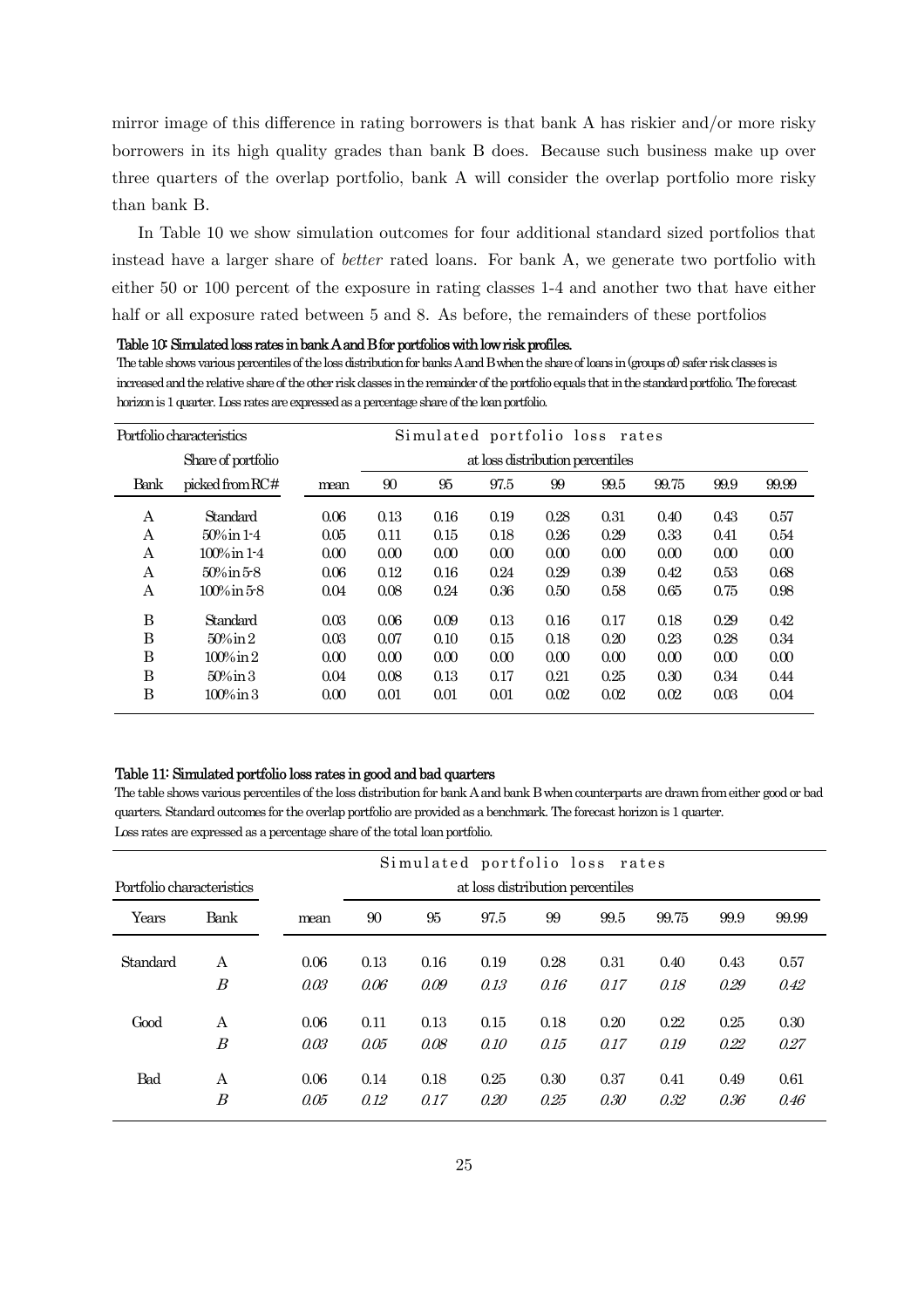consist of loans rated with grades that are left over in the same proportion as in the standard case. For B, we do correspondingly and construct two portfolio pairs, of which one consists completely of either class 2 or class 3 loans and the other has equal shares in either class 2 or 3 and the remaining rating classes.28 The results in Table 10 are less straightforward than in the two preceding tables. Except for the one in row five, none of the portfolios displays losses that are significantly higher than the standard portfolio. Increasing the share of high grade loans to fifty percent reduces loan losses, both on average and at all percentiles for bank A. For bank B the effect is ambiguous, however. The changes are very small, though, and may be a consequence of having to leave out class 1 loans. For A (B) credit risk, and thus the required

The table shows what percentage of the loan portfolio each bank should hold as a regulatory capital base. Regulatory capital is calculated by means of the latest version of the Basel II Accord. All firms are assumed to belong to the corporate category. Probabilities of default are calculated (cumulatively) over the last four-quarters. Economic capital is calculated as the differential

| between a specific loss percentile and expected losses. These figures have been derived from Table 10. |                 |                          |        |        |        |        |        |        |        |        |  |
|--------------------------------------------------------------------------------------------------------|-----------------|--------------------------|--------|--------|--------|--------|--------|--------|--------|--------|--|
|                                                                                                        |                 | Quarter                  |        |        |        |        |        |        |        |        |  |
| Bank                                                                                                   |                 | 1998Q1                   | 1998Q2 | 1998Q3 | 1998Q4 | 1999Q1 | 1999Q2 | 1999Q3 | 1999Q4 | 2000Q1 |  |
| А                                                                                                      | Regulatory      | 9.76                     | 9.42   | 7.56   | 7.76   | 7.80   | 7.58   | 8.23   | 8.02   | 7.55   |  |
| B                                                                                                      | Regulatory      | 8.16                     | 7.63   | 6.35   | 6.36   | 6.86   | 6.38   | 7.24   | 7.15   | 8.10   |  |
|                                                                                                        |                 | Default risk percentiles |        |        |        |        |        |        |        |        |  |
|                                                                                                        |                 |                          | 90     | 95     | 97.5   | 99     | 99.5   | 99.75  | 99.9   | 99.99  |  |
| A                                                                                                      | <b>Economic</b> |                          | 0.16   | 0.22   | 0.28   | 0.36   | 0.42   | 0.47   | 0.53   | 0.65   |  |
| B                                                                                                      | Economic        |                          | 0.13   | 0.19   | 0.23   | 0.30   | 0.34   | 0.38   | 0.44   | 0.59   |  |

Table 12: Required regulatory capital for banks A and B

economic capital, more or less evaporates due to the (near) absence of defaults in these grades (see Tables 6 and 7), for portfolios with all exposure rated in the top four (two) grades. Although banks with such portfolios may seem unrealistic at first, it is good to keep in mind that bank A has more than 30 percent of its entire loan portfolio rated A4 or better and B has close to 70 (25) percent rated B3 (B2) or better.<sup>29</sup> Just as the results in Table 7, these figures indicate that banks are likely to continue to be spurred to engage in some form of securitization.

Despite the substantial advantage that our resampling method has over parametric methods in terms of producing robust results, it also shares a weakness For our computation of the unconditional loss distributions controls for systematic factors, i.e. macroeconomic fluctuations, only to the extent they are represented in the sample data. Although our data contain quite some fluctuation in the "aggregate" default rates (see Figure 1), our panel is relatively short

 $^{28}$ In the standard portfolio, internal rating classes A1-A4 have a share of 40.6 percent while A5-A8 fill up the remaining 34.7 percent. In the other bank, class B2 and B3 have shares of 32.3 and 47.4 percent respectively. Because B1 has no or very few observations in a number of quarters, we cannot use this class in this experiment.

 $^{29}$  For A this stems from 1.6 percent of all A's borrowers. At B, 27.5 (2.6) percent of all counterparts are rated B3 (B2) or better.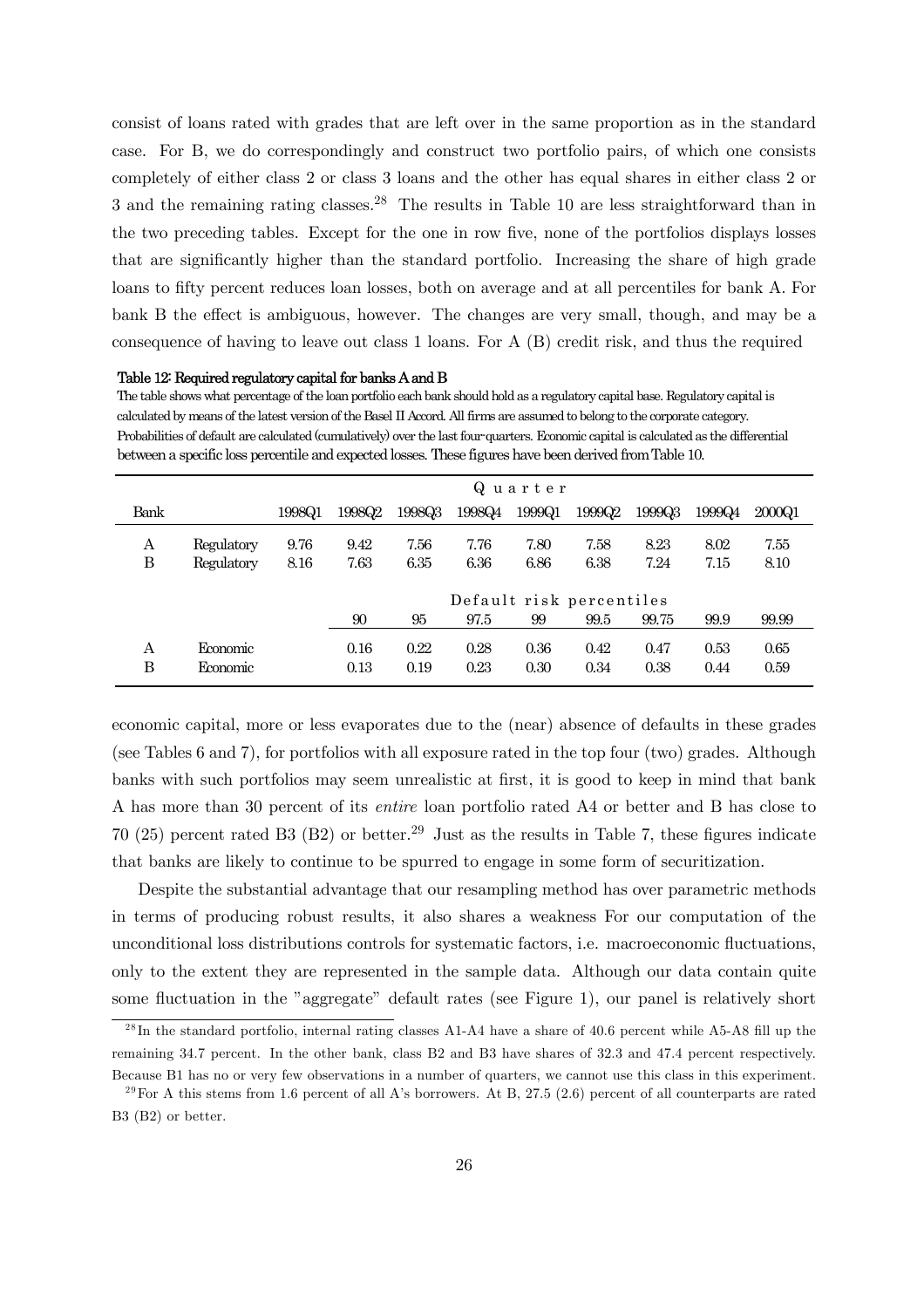(three years) and mostly covers a period with relatively strong GDP growth.30 It is therefore not impossible that actual default rates and loss percentiles have been underestimated and would have been higher if a complete(r) set of possible macro outcomes had been represented in the data set. To test the extent of any such underestimation, we ran an experiment in which we split up the data set into "bad" and "good" quarters and loans were drawn from only one of these sample parts. Because we have data over a relatively short sample period, but with a higher, quarterly, frequency, we have chosen not to create "closed" intervals, but instead to simply allot individual quarters based on their one quarter default rate. This basically represents a worst-case scenario, that generates the maximum possible difference between the two groups.<sup>31</sup> However, one should avoid interpreting the results of this scenario as an "economic downturn" case.

The outcomes in Table 11 indicate that "aggregate" fluctuations, and thus an extension of the sample period, are likely to have an important impact on our estimates of credit losses. For bank A expected losses and losses in the lower percentiles are only modestly higher during bad quarters, but in the upper percentiles losses increase by a factor two relative to good quarters. At bank B, however, the effect is different: losses more than double at the 90th and 95th percentile, but rise only by about 50 percent at the top percentiles. Bank B thus appears to be less sensitive to aggregate fluctuations. Our main result - that using internal rating systems data to calculate expected loss rates can lead to widely estimates of risk for a portfolio of identical borrowers - is however unaffected by this fact.

Finally, we compare the economic capital with the regulatory capital that each bank would be required to hold. To obtain the regulatory capital requirements, shown in the first two lines of Table 12, we use the risk weight functions provided in the latest version of the Basel II Accord.32 Economic capital, in the last two lines, is derived from the loss distributions presented in Table 6 and computed as the difference between the portfolio loss at a chosen risk level of insolvency risk. The regulatory capital requirement captures the relative riskiness of bank A's portfolio, reflected by the bigger economic capital of bank A. Only in the last quarter would A need to hold a less regulatory capital than B. Most striking for both banks, however, is the big difference between the economic and the regulatory capital requirement: the former is exceeded by the latter by between six and nine percent points, despite the fact that regulatory capital

<sup>&</sup>lt;sup>30</sup>See Carling et al. [22] and Jacobson and Lindé [32] for longer series of aggregate default rates, GDP growth and the output gap.

 $31$ The six quarters with the highest default rates in bank A are, in order of falling rates, 2, 1, 9, 4, 7, and 5. The ones with the smallest rates of default are 11, 8, 10, 6, 12, and 3. For B the worst quarters are 7, 5, 1, 3, 9, and 11, and the best 10, 4, 2, 8, 12, and 6.

 $3<sup>32</sup>$  See the risk weights in The New Basel Accord [11]. We do not differentiate between SME credit, retail credit and corporate loans, and assume simply that all loans in the banks' portfolios belong to the category "corporate exposure". See Jacobson, Lindé and Roszbach [34] for a study of the differences between retail, SME and corporate credit in the Basel II proposal.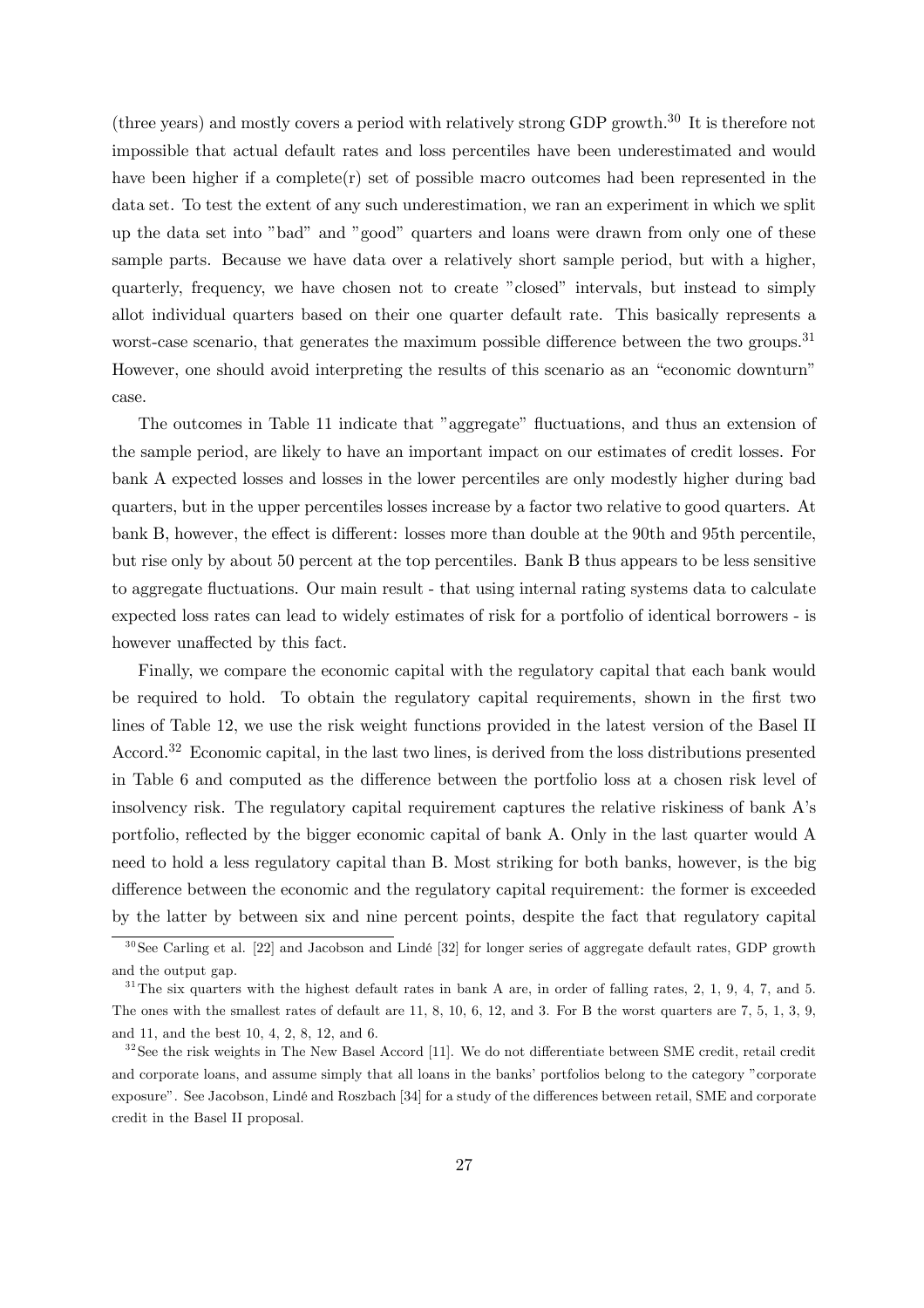is based on past-year probabilities of default. Although the figures in Table 11 do suggest that the required economic capital would be likely to rise if a full business cycle had been included in the sample period, it is unlikely that economic and regulatory capital would approach each other. According to these figures, regulatory capital requirement would thus impose a binding constraint on both banks.

The size of and the large differences between economic and regulatory capital requirements are driven by two main factors. First, economic capital requirements should be relatively low in our experiments because the default and loss rates of borrowers in the standard portfolio are lower than for the average borrower in the banks' complete portfolios. This is a result of the fact that the overlap portfolio consists to a greater extent of relatively big and hence more creditworthy firms. That default rates among these bigger firms are smaller than among the average firm in the full portfolio can easily be seen by comparing column 3 of Tables 10 and 11 with the default rates in Figure 1. However, this circumstance has a downward effect on both economic and regulatory capital. Second, as Table 6 shows, varying portfolio size greatly affects credit losses in the outer tails of the distribution. At the portfolio size that we chose for our standard portfolio, SEK 54 bn, much of the idiosyncratic risk has already been diversified away. For smaller portfolio sizes, economic capital would not have attained the level of regulatory capital ,but at least been above 2 percent. Hence, in periods with only smaller aggregate fluctuations, successful diversification of all idiosyncratic risk means that one ends up with a nearly riskfree portfolio. This is exactly what we observe in Table 12. Since Basel II rules do not adjust capital buffers to the size of portfolios or their degree of diversification, full application of the new framework is likely to lead to unnecessary large regulatory capital requirements in certain cases (especially for loan portfolios with large numbers of borrowers or high quality borrowers). Therefore, we believe that the new Basel regulation is a potential source of regulatory arbitrage attempts. This tendency will be strengthened by two circumstances. First, the new Basel rules for international capital requirements contain a lot of room for regulatory discretion by national supervisory authorities. Many articles in the new Accord allow national authorities to deviate from the framework if they deem this justified. Banks will be allowed and able to use internal models to argue why lower capital requirements may be appropriate. Given the fact that many supervisors will have an informational disadvantage in their relation with banks, internal models are likely to become instrumental in banks search for the lowest possible capital buffers (that is, buffers that meet the banks economic requirement).

# 5 Summary and conclusions

In contrast with the broad body of knowledge about external credit ratings, relatively little is known about banks' internal rating systems and their relation to portfolio credit risk. The only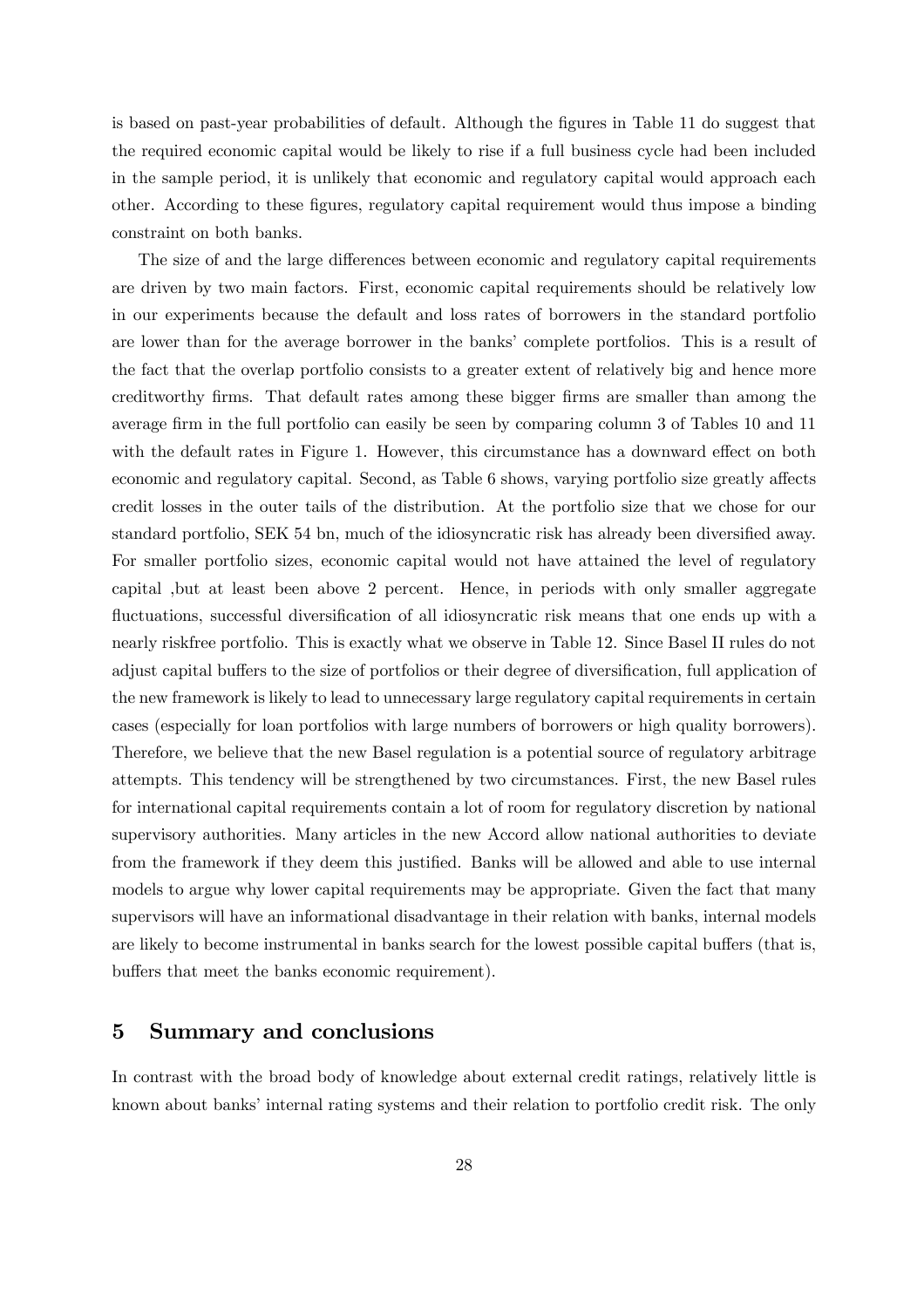three studies comparing rating systems known to us, are by Carey and Treacy [20] and Carey [18], that studies the qualitative properties of rating systems [20] and the analysis of rating differences [18]. Nakamura and Roszbach [41] investigate the contribution of banks' internal information from monitoring their clients when assigning ratings.

This paper aims at improving our understanding of internal risk rating systems at large banking corporations and the way in which they are implemented, to verify if they will provide regulators with a consistent picture of banks' loan portfolio credit risk, as is envisioned in the Basel II Accord. We study two banks' internal rating systems and the properties of their implied credit loss distributions and investigate to what extent the loss distributions of banks, that are required by their regulator to report about the riskiness of their loan portfolios in terms of a distribution of credit over internal rating classes, can vary despite the fact that they have equal "regulatory " risk profiles.

The experiments in this paper can be seen as an illustration of the way in which banks and their regulators will interact under Basel II. Under the new regulation, many bigger banks will report to their regulators about the riskiness of their loan portfolios in terms of a distribution of credit over internal rating classes. At the same time, however, they will use statistical models to derive either a full credit loss distribution or at least a number of moments or percentiles of this distribution. When the outcomes of these models indicate that regulatory capital is too large relative to economic capital, banks are likely to engage in a discussion with their regulators about adjustments of the regulatory buffer. In normal banking practice differences between the loss distributions, given equal "regulatory risk profiles", are likely to translate into different levels of economic capital that banks will need to support their risk taking activities.

The data set we use consists of the credit histories and internal borrower risk ratings for two Swedish banks' complete business loan portfolios over the period 1997Q1 - 2000Q1, including data on a group of firms that simultaneously borrowed from both institutions. The size of the data set allows us to apply Carey's [16] non-parametric Monte Carlo re-sampling method. As a result of this we can derive the implied loss distributions for each of the banks without making any assumptions about correlations between assets.

We show that there are substantial differences in the riskiness of both low and high grade borrowers between banks and also that the degree of concentration in and the distribution of borrowers over classes differs widely between them. The presence of large concentrations of borrowers in a small number of rating classes, as we observe, makes it likely that default risk will not be homogeneous within all rating classes, as it ought to be from a regulator's perspective. Our results also reveal substantial differences between the implied loss distributions of the two banks with equal "regulatory" risk profiles. Both expected losses and the credit loss rates at a wide range of loss distribution percentiles vary considerably between the banks. Such variation translates into different levels of the economic capital the banks will need to support their risk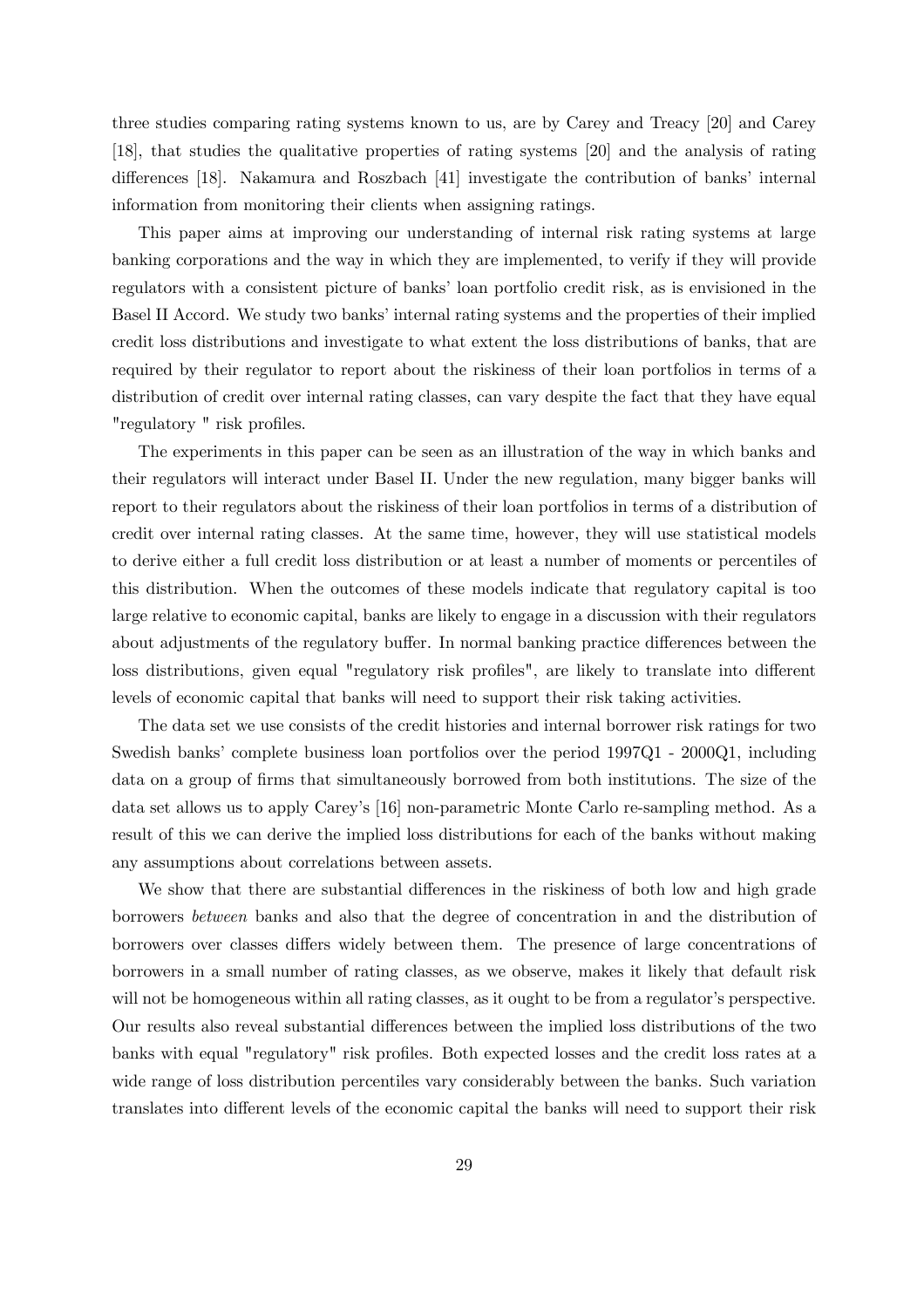taking activities.

If the concomitant wedge between the regulatory and economic cost of credit becomes sufficiently big, incentives could transpire for some banks to securitize part of their loan portfolio to reduce costs, as happened under the Basel I Accord. Another possibility is that banks will change the risk profile of their loan portfolio to generate higher returns. It also suggests that some elements of an internal rating system, such as the number of grades and the dispersion of credit over rating classes may constitute strategic choice parameters for a bank. Banks could thus adjust their rating systems to reduce regulatory costs.

Our findings make clear that the calibration of the Basel risk weight mappings and banks' internal borrower risk rating systems are not yet synchronized in a way that they result in consistent estimates of portfolio credit risk for regulators. They also confirm that not only the design of a rating system itself, but also a portfolio's rating grade composition, the size of a bank, the preferred level of insolvency risk for a bank and the forecast horizon are of great importance for the shape of credit loss distributions and thus for banks required capital structure.

# References

- [1] Altman, Edward I., (1968), Financial ratios, discriminant analysis and the prediction of corporate bankruptcy, Journal of Finance, Vol. XXIII No. 4, pp. 589-611.
- [2] Altman, Edward I., (1971), Railroad bankruptcy propensity, Journal of Finance, Vol. XXVI No. 2, pp. 333-345.
- [3] Altman, Edward I., (1973), Predicting Railroad bankruptcies in America, Bell Journal of Economics, No. 4 (1), pp. 184-211.
- [4] Altman, Edward I., (1984), The success of business failure prediction models, Journal of Banking and Finance, No. 4, pp. 171-198.
- [5] Altman, Edward I., (1989), Measuring Corporate Bond Mortality and Performance, Journal of Finance, Vol. XLIV No. 4, pp. 909-922.
- [6] Altman, Edward I., (1998), The Importance and subtlety of credit rating migration, Journal of Banking and Finance, No. 22, pp. 1231-1247.
- [7] Altman, Edward I., Robert G. Haldeman and P. Narayanan, (1977), Zeta analysis: a new model to identify bankruptcy risk of corporations, Journal of Banking and Finance, No.  $1(1)$ , pp. 29-54.
- [8] Altman, Edward I. and Herbert A. Rijken, (2004), How Rating Agencies Achieve Rating Stability, Journal of Banking and Finance 28, pp. 2679-2714.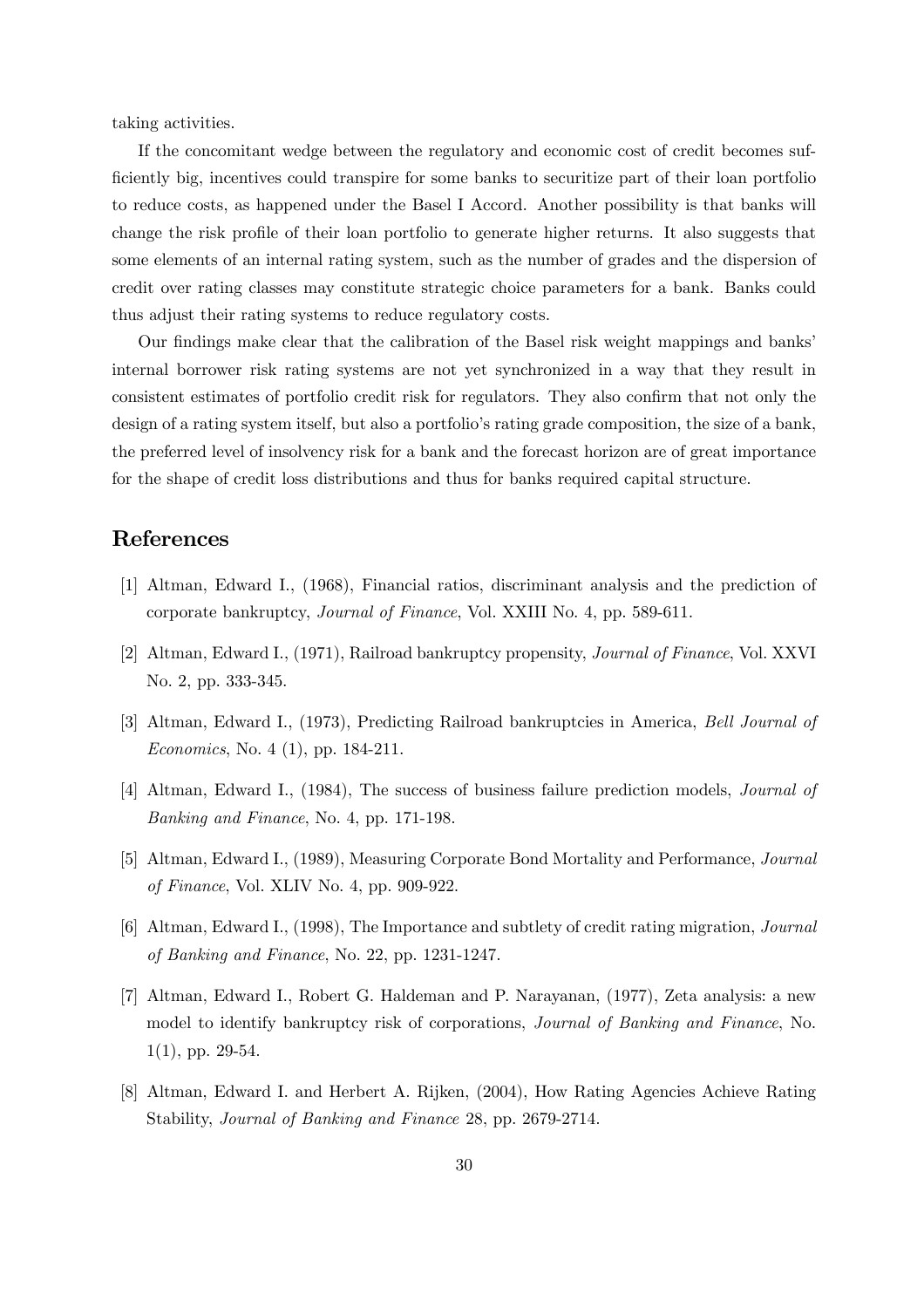- [9] Altman, Edward I., and Anthony Saunders, (1997), Credit risk measurement: developments over the last twenty years, Journal of Banking and Finance, No. 21 (11-12), pp. 1721-42.
- [10] Altman, Edward I., and Anthony Saunders, (2001), An analysis and critique of the BIS proposal on capital adequacy and ratings, Journal of Banking and Finance, No. 25 (1), pp. 25-46.
- [11] Basel Committee on Banking Supervision, (2004), International Convergence of Capital Measurement and Capital Standards: a Revised Framework, June 2004, Basel, Switzerland.
- [12] Basel Committee on Banking Supervision, (2003), Quantitative Impact Study 3: Overview of Global Results, May 2003, Basel, Switzerland, available at www.bis.org.
- [13] Blume, Marshall E., Felix Lim, and A. Craig Mackinley, (1998), The declining credit quality of U.S. corporate debt: myth or reality?, Journal of Finance, Vol. LIII No. 4, pp. 1389-1413.
- [14] Calem, Paul and Michael LaCour-Little, (2001), Risk-based capital requirements for mortgage loans, Finance and economics discussion series no. 2001-60, Federal Reserve Board, Washington D.C, forthcoming in: *Journal of Banking and Finance*.
- [15] Cantor,-Richard and Franck Packer, (1997), Differences of Opinion and Selection Bias in the Credit Rating Industry, Journal of Banking and Finance, No. 21(10), pp. 1395-1417.
- [16] Carey, Mark, (1998), Credit risk in private debt portfolios, Journal of Finance, Vol. LIII, No. 4, pp. 1363-1387.
- [17] Carey, Mark, (2000), Dimensions of credit risk and their relationship to economic capital requirements, in: Prudential Supervision: What Works and What Doesn't, Fredric S. Mishkin (Ed.), NBER and UC Press.
- [18] Carey, Mark, (2002), Some Evidence on the Consistency of Banks´ Internal Credit Ratings, mimeo Board of Governors, Washington D.C., published in: Michael K. Ong (Ed.), Credit Ratings: Methodologies, Rationale and Default Risk, RiskBooks, London.
- [19] Carey, Mark and Mark Hrycay, (2001), Parameterizing credit risk models with rating data, Journal of Banking and Finance, 25, pp. 197-270.
- [20] Carey, Mark and William F. Treacy, (2000), Credit risk rating systems at large U.S. banks, Journal of Banking and Finance, 24, pp. 167-201.
- [21] Crouhy, Michel, Dan Galai and Robert Mark, (2001), Prototype risk rating system, Journal of Banking and Finance, 25, pp. 47-95.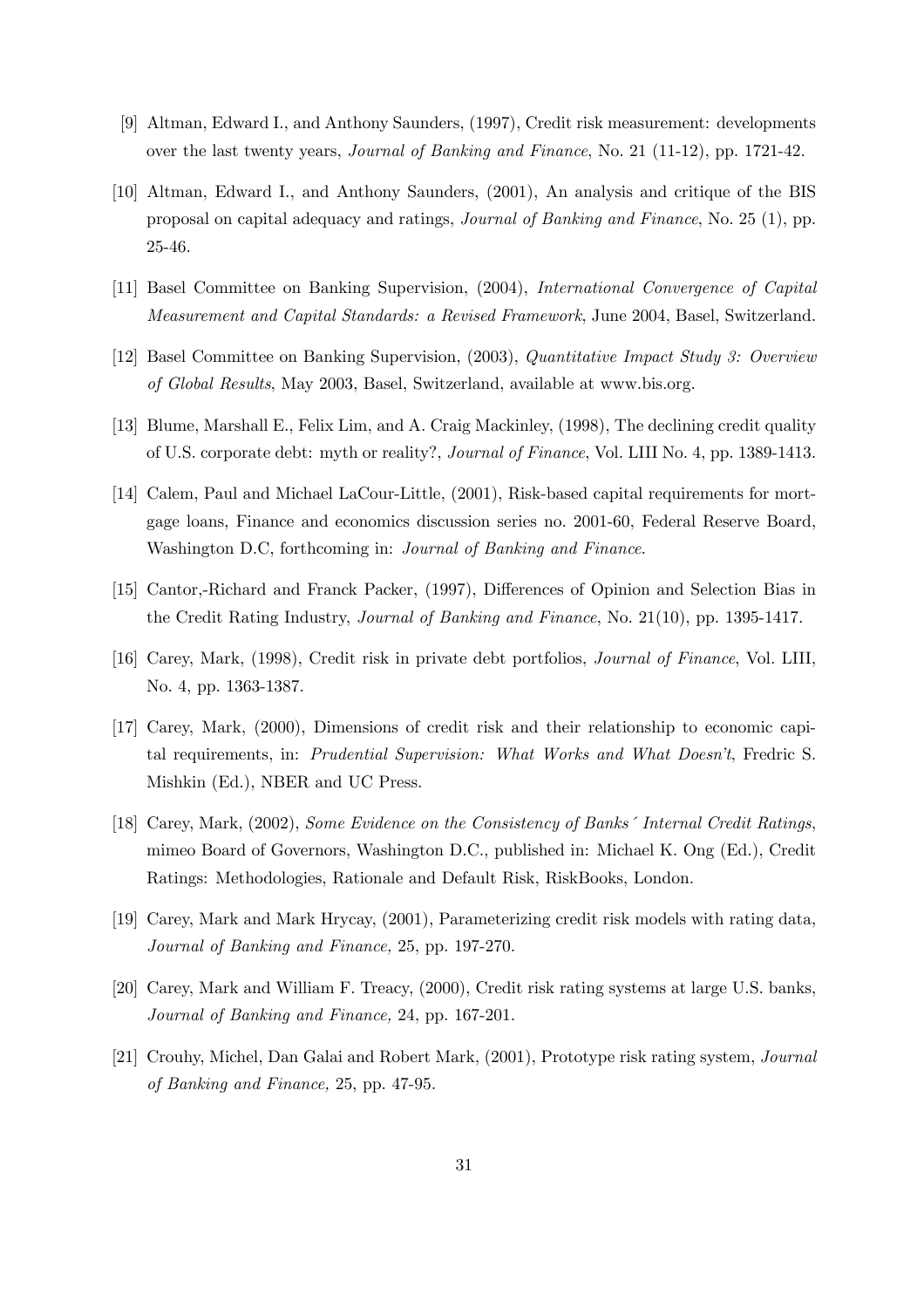- [22] Carling, Kenneth, Tor Jacobson, Jesper Lindé and Kasper Roszbach (2002), Capital Charges under Basel II: Corporate Credit Risk Modelling and the Macroeconomy, Working Paper Sveriges Riksbank No. 145.
- [23] Diamond, Douglas, (1984), Financial Intermediation and Delegated Monitoring, Review of Financial Studies, no. 51, pp.393-414.
- [24] Dietsch, Michel, and Joël Petey, (2002), The credit risk in SME loans portfolios: modeling issues, pricing and capital requirements, Journal of Banking and Finance, 26, pp. 303-322.
- [25] Estrella, Arturo, (2004), The cyclical behavior of optimal bank capital, Journal of Banking and Finance, 28, pp.1469-1498.
- [26] Fama, Eugene F., (1985), What's Different About Banks? Journal of Monetary Economics, 15, pp. 29-40.
- [27] Frydman, Halina, Edward I. Altman, and Duen-Li Kao, (1985), Introducing recursive partitioning for financial classification: the case of financial distress, Journal of Finance, Vol. XL No. 1, pp. 269-291.
- [28] Gordy Michael B., (2000), A comparative anatomy of credit risk models, Journal of Banking and Finance, 24, (1-2) , pp. 119-149.
- [29] Gordy, Michael B., (2003), A risk-factor model foundation for ratings-based bank capital rules, Journal of Financial Intermediation 12, pp.199-232.
- [30] Hamerle, Alfred, Thilo Liebig and Daneil Rösch, (2002), Credit risk factor modeling and the Basel II IRB approach, mimeo Deutsche Bundesbank.
- [31] Jackson, Patricia, Craig Furfine, Hans Groeneveld, Diana Hancock, David Jones, William Perraudin, Lawrence Radecki, and Masao Yoneyama, (1999), Capital requirements and bank behavior: the impact of the Basel Accord, Basel Committee on Banking Supervision Working Papers, no.1.
- [32] Jacobson, Tor and Jesper Lindé, (2000), "Credit rating and the business cycle: can bankruptcies be forecast?", Sveriges Riksbank Economic Review, 2000:4.
- [33] Jacobson, Tor, Jesper Lindé and Kasper Roszbach, (2002), "New Basel rules: the interaction between risk and capital requirements", Sveriges Riksbank Economic Review, 2002:4.
- [34] Jacobson, Tor, Jesper Lindé and Kasper Roszbach, (2005), Credit risk versus capital requirements under Basel II: Are SME loans and retail credit really different? Forthcoming in: Journal of Financial Services Research.